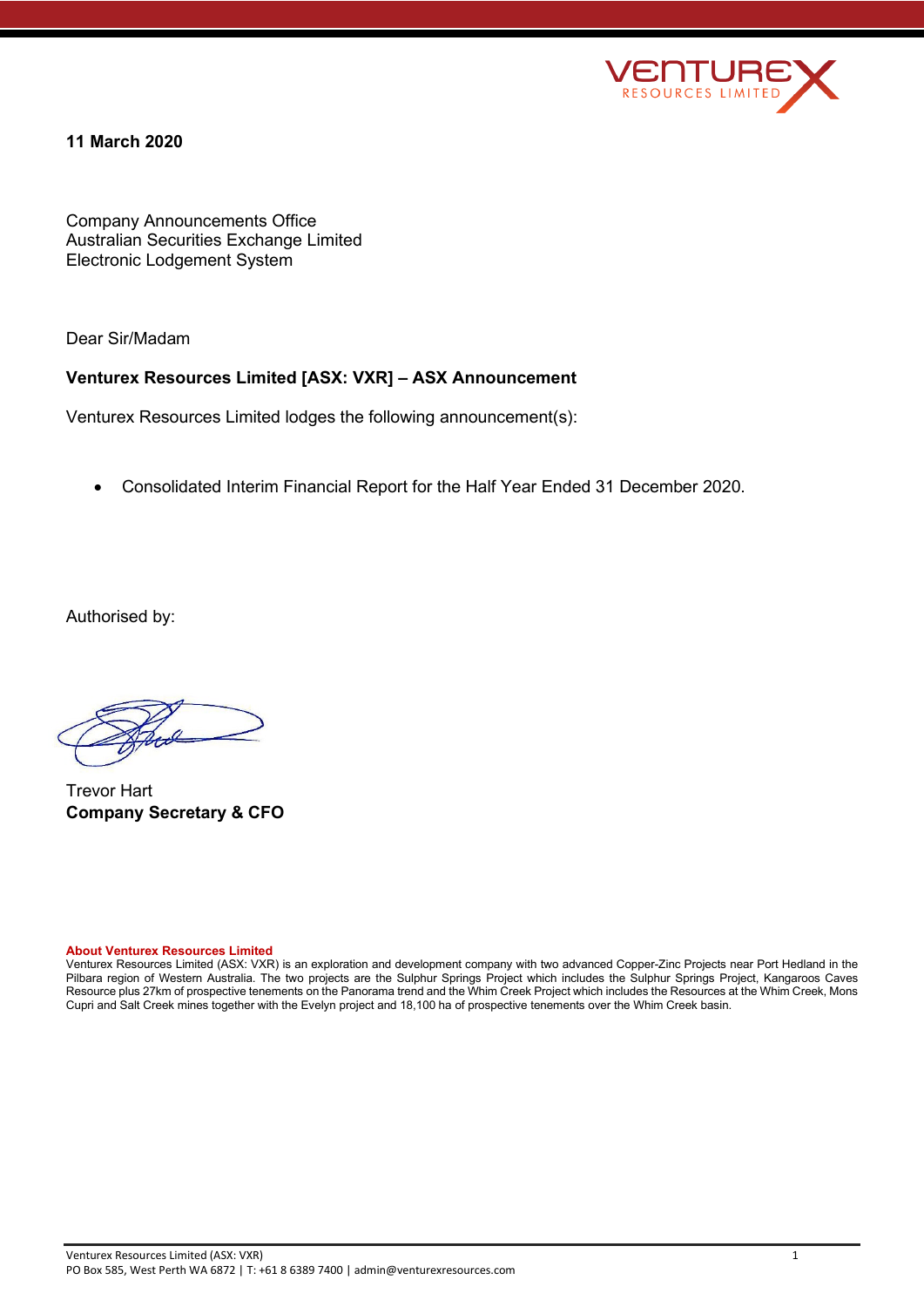

# **VENTUREX RESOURCES LIMITED ABN 28 122 180 205**

# **Consolidated Interim Financial Report**

**For the Half Year Ended 31 December 2019**

This interim financial report does not include all the notes of the type normally included in an annual financial report. Accordingly, this report is to be read in conjunction with the Annual Report for the year ended 30 June 2019 and any public announcements made by Venturex Resources Limited during the half year to 31 December 2019 in accordance with the continuous disclosure of the Corporations Act 2001.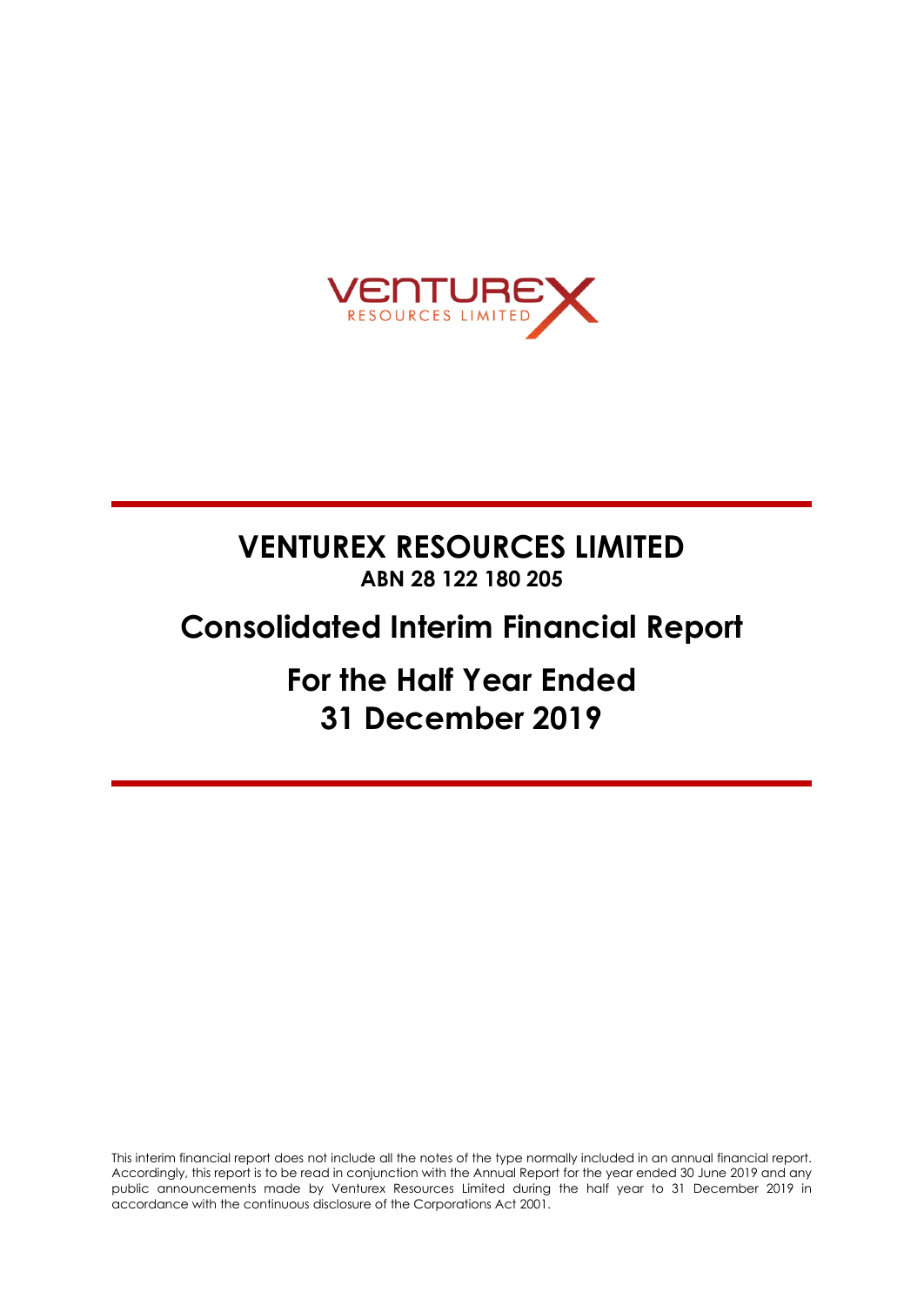# **Corporate Directory**

### **DIRECTORS**

Anthony Reilly Executive Director<br>
Darren Stralow Mon-Executive Dire

Anthony Kiernan Non-Executive Chairman<br>Anthony Reilly Executive Director Non-Executive Director

**COMPANY SECRETARY/CFO** Trevor Hart

### **REGISTERED OFFICE / PRINCIPAL PLACE OF BUSINESS** Level 2, 91 Havelock Street

West Perth, WA, 6005, Australia

Tel: (61 8) 6389 7400 Fax: (61 8) 9463 7836

**ABN** 28 122 180 205 **WEBSITE** www.venturexresources.com

**QUOTED SECURITIES** ASX Code: VXR

# **AUDITORS** BDO Audit (WA) Pty Ltd

38 Station Street Subiaco WA 6008, Australia

# **SHARE REGISTRY**

Link Market Services Limited Level 12, 250 St Georges Terrace Perth WA 6000, Australia

Tel: (61) 1300 554 474 Fax: (61 2) 9287 0303

# **Table of Contents**

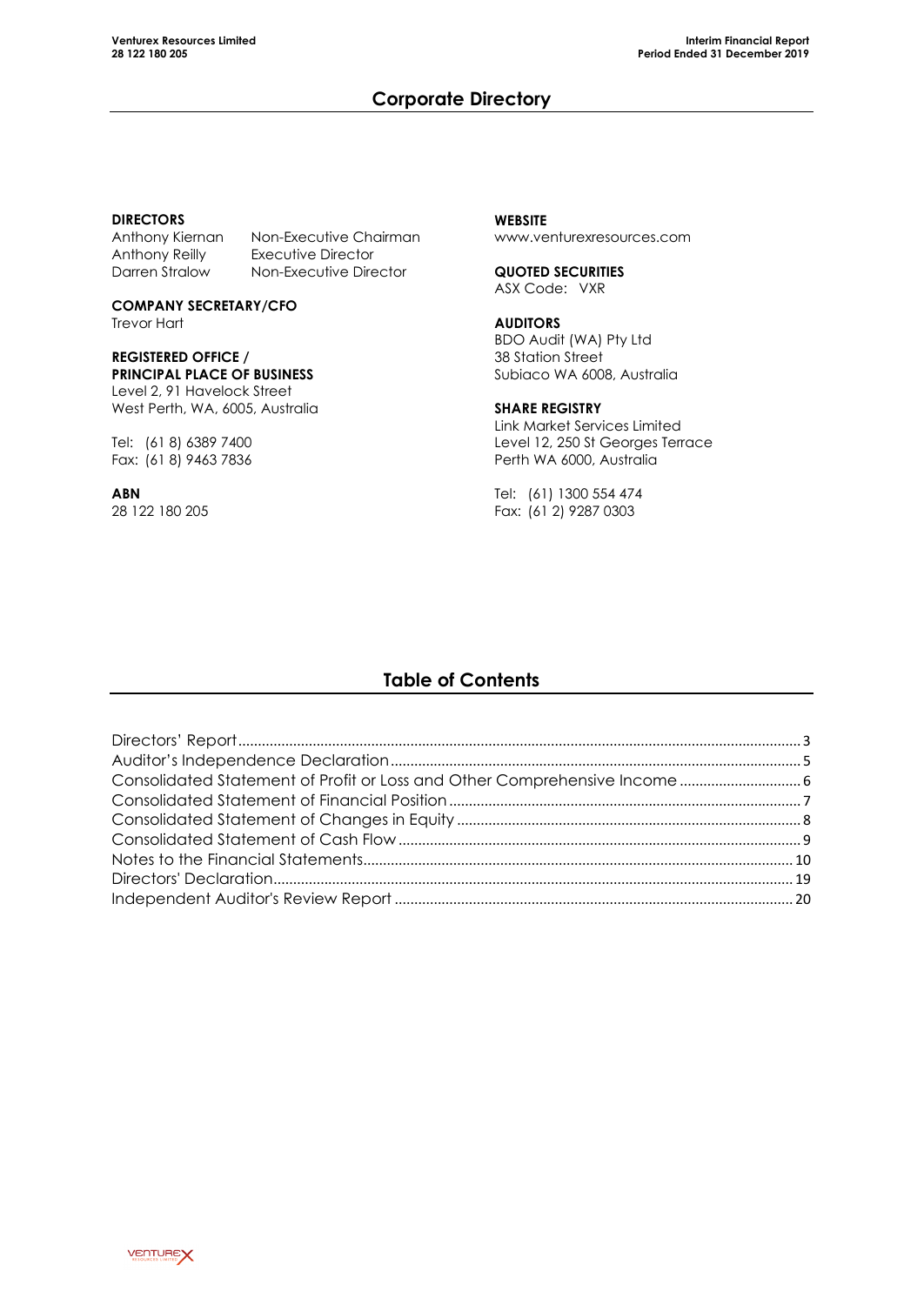# **Directors' Report**

Your Directors present their report on the Group consisting of Venturex Resources Limited (Venturex) and the entities it controlled at the end of, or during, the half year ended 31 December 2019.

### **Directors**

The following persons were Directors of Venturex during the whole of the half year and up to the date of this report. Directors were in office for the entire period unless otherwise stated.

| Anthony Kiernan    | Non-Executive Chairman   |                                           |
|--------------------|--------------------------|-------------------------------------------|
| Ajanth Saverimutto | <b>Managing Director</b> | Resigned 29 November 2019                 |
| Anthony Reilly     | Executive Director       | Appointed as Interim CEO 29 November 2019 |
| Darren Stralow     | Non-Executive Director   |                                           |

# **Financial Results**

The consolidated loss before and after income tax of the Group during the half year ended 31 December 2019 was \$2,774,912 (31 December 2018: \$949,511).

The consolidated entity has adopted Accounting Standard AASB 16 Leases for the half-year ended 31 December 2019 using the modified retrospective approach and as such the comparatives have not been restated.

# **Dividend**

No dividends were paid or proposed during the half-year.

# **Review of Operations**

During the six months ended 31 December 2019, the Group's principal continuing activity was the further advancement and development of the Sulphur Springs Copper-Zinc Project. During the half-year Venturex Resources Limited continued to explore its tenements, which are located in the Pilbara in Western Australia.

Critical tasks completed included:

### Sulphur Springs Copper-Zinc Project

- $\triangleright$  Project implementation and optimisation strategies advancing;
- New high-grade base metal intercepts in wide-spaced drilling confirm outstanding regional VMS exploration potential;

# EPA Approval

- Permitting for the Sulphur Springs Copper-Zinc Project progresses;
- Revised Environmental Review Document prepared for submission in January 2020;

### **Financing**

- $\triangleright$  Northern Star continues its support with \$2,000,000 interim funding to finalise EPA approval;
- $\triangleright$  The Group has received an approved Term Sheet for finance from global commodity trader, Trafigura Pte, for a US \$70 million (AUD \$100 million) senior debt facility (Prepayment Facility) to underpin the development of the Sulphur Springs Project;
- Progress continues with formal documentation for Trafigura Pre-payment Facility;

### Whim Creek Copper-Zinc Project

- $\triangleright$  The contract with Blackrock ended on the 31st December 2019 with PPM Global taking over management of site activities from 1st January 2020; and
- All metal production ceased at Whim Creek at the end of October 2019.

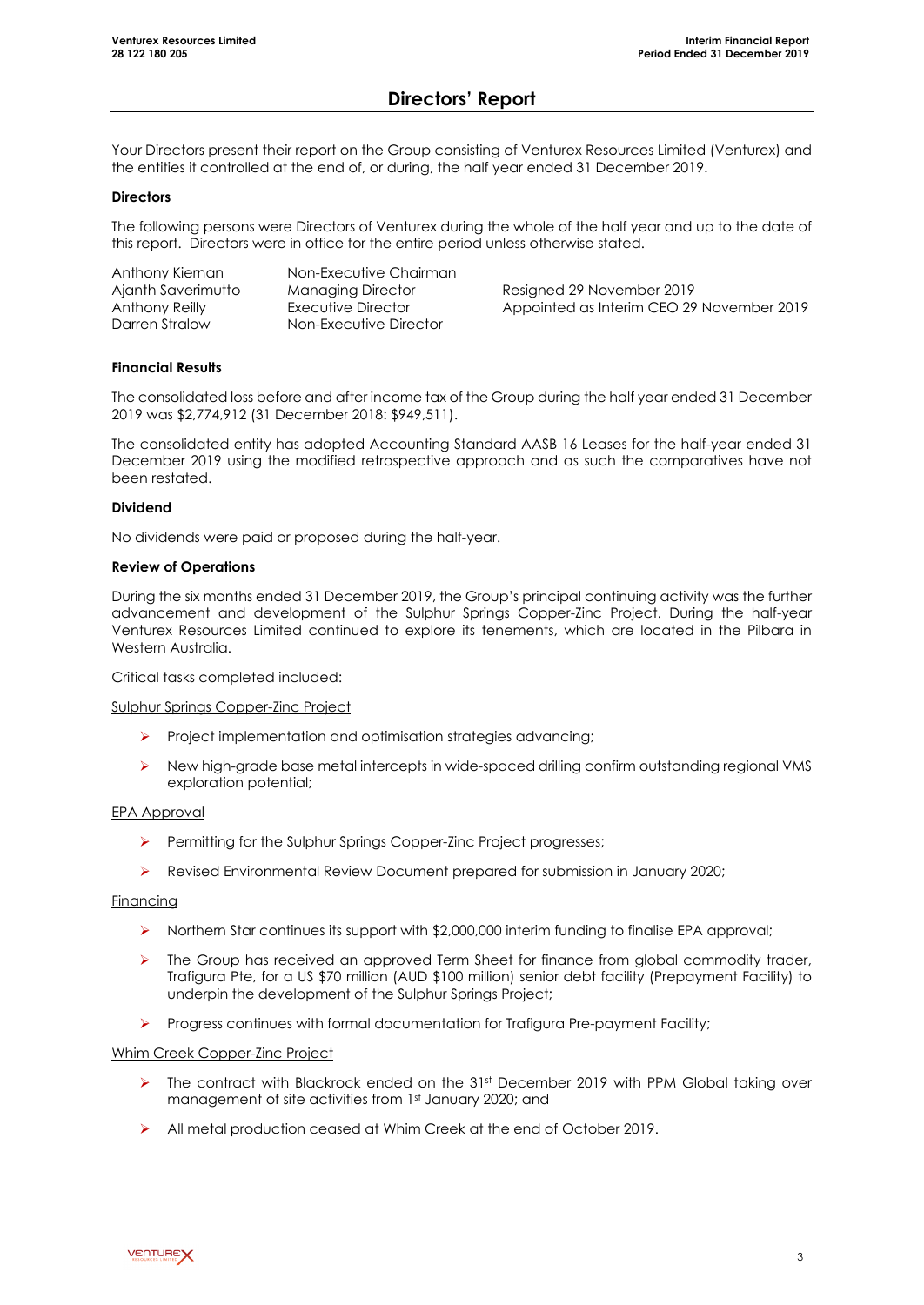# **Directors' Report**

# **Corporate**

During the period, the following changes occurred to the Group's capital structure:

- $\triangleright$  Issue of 1,247,382 performance rights on 26 July 2019
- Expiry of 66,667 performance rights on 26 July 2019
- Expiry of 1,666,667 performance rights on 2 December 2019
- Conversion of 2,666,667 performance rights into ordinary shares on 18 December 2019

The Group's current capital on issue stands as at the date of this report is:

- $\geq$  282,529,315 ordinary shares
- $\geq$  3,194,373 unlisted performance rights

# **Events Subsequent to Reporting Date**

The Western Australian Environmental Protection Authority (EPA) has concluded its assessment of the Sulphur Springs Project and initiated consultation with decision making authorities and Venturex on implementation conditions. This consultation does not imply a final approval but is a key milestone towards achieving Ministerial environmental approval.

On 7 February 2020, 246,735 Performance Rights were issued to various employees.

On 21 February 2020, 600,003 Performance Rights did not meet their milestone and vesting criteria and expired.

On 27 February 2020, 32,000 Performance Rights did not meet their milestone and vesting criteria and expired.

On 27 February 2020, 563,094 Ordinary Shares were issued following the conversion of Performance Rights.

No other events or circumstances have arisen since 31 December 2019 that would require disclosure in this financial report.

### **Auditors' Independence Declaration**

A copy of the auditors' independence declaration as required under section 307C of the Corporations Act 2001 is set out on Page 5.

This report is made in accordance with a resolution of the Board of Directors.

**Anthony Reilly Executive Director**

Dated: 11 March 2020

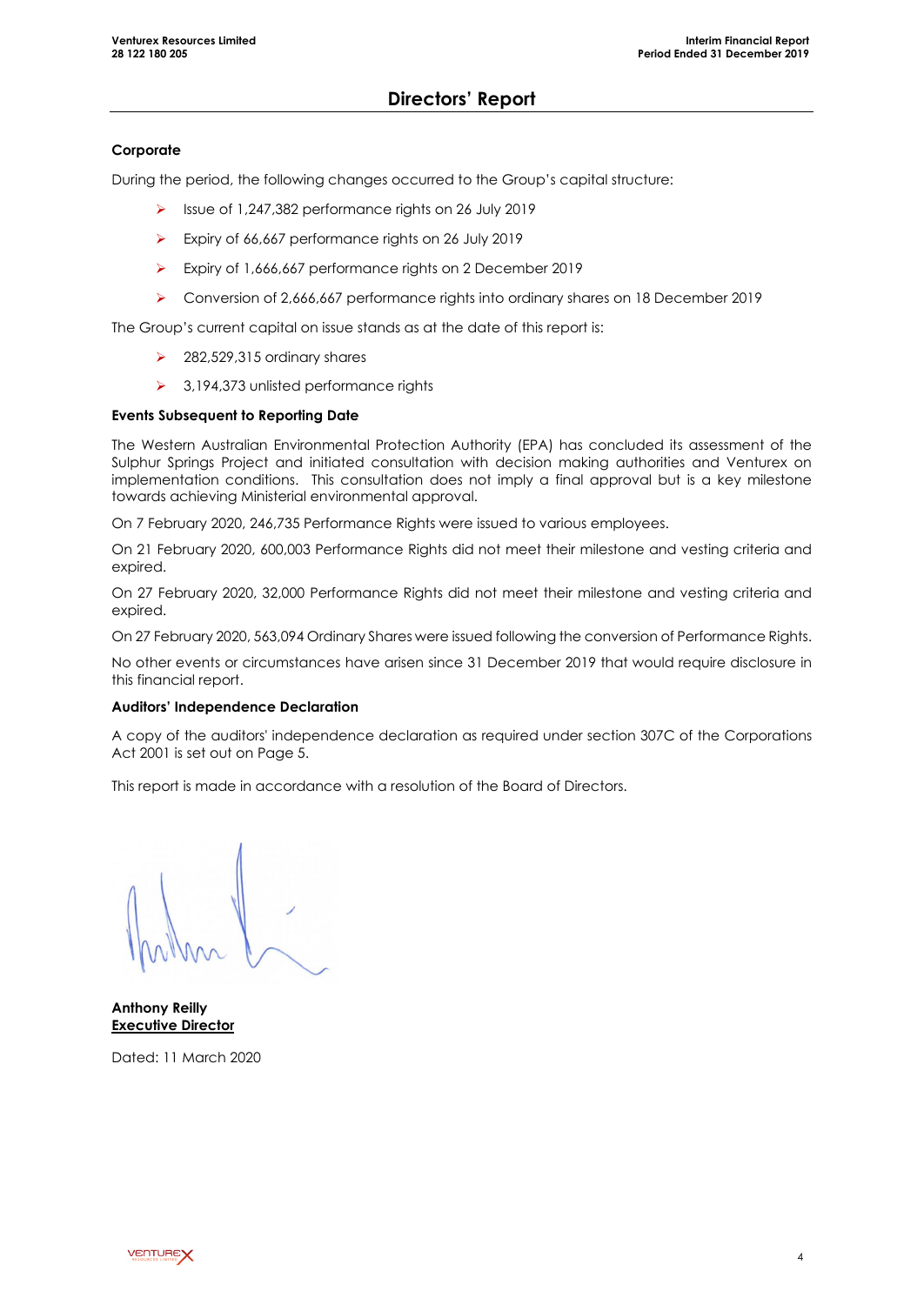

Tel: +61 8 6382 4600 Fax: +61 8 6382 4601 **www.bdo.com.au**

38 Station Street Subiaco, WA 6008 PO Box 700 West Perth WA 6872 Australia

**DECLARATION OF INDEPENDENCE BY GLYN O'BRIEN TO THE DIRECTORS OF VENTUREX RESOURCES LIMITED**

As lead auditor for the review of Venturex Resources Limited for the half-year ended 31 December 2019, I declare that, to the best of my knowledge and belief, there have been:

- 1. No contraventions of the auditor independence requirements of the *Corporations Act 2001* in relation to the review; and
- 2. No contraventions of any applicable code of professional conduct in relation to the review.

This declaration is in respect of Venturex Resources Limited and the entities it controlled during the period.

 $G\rightarrow\infty$ 

**Glyn O'Brien** Director

**BDO Audit (WA) Pty Ltd** Perth, 11 March 2020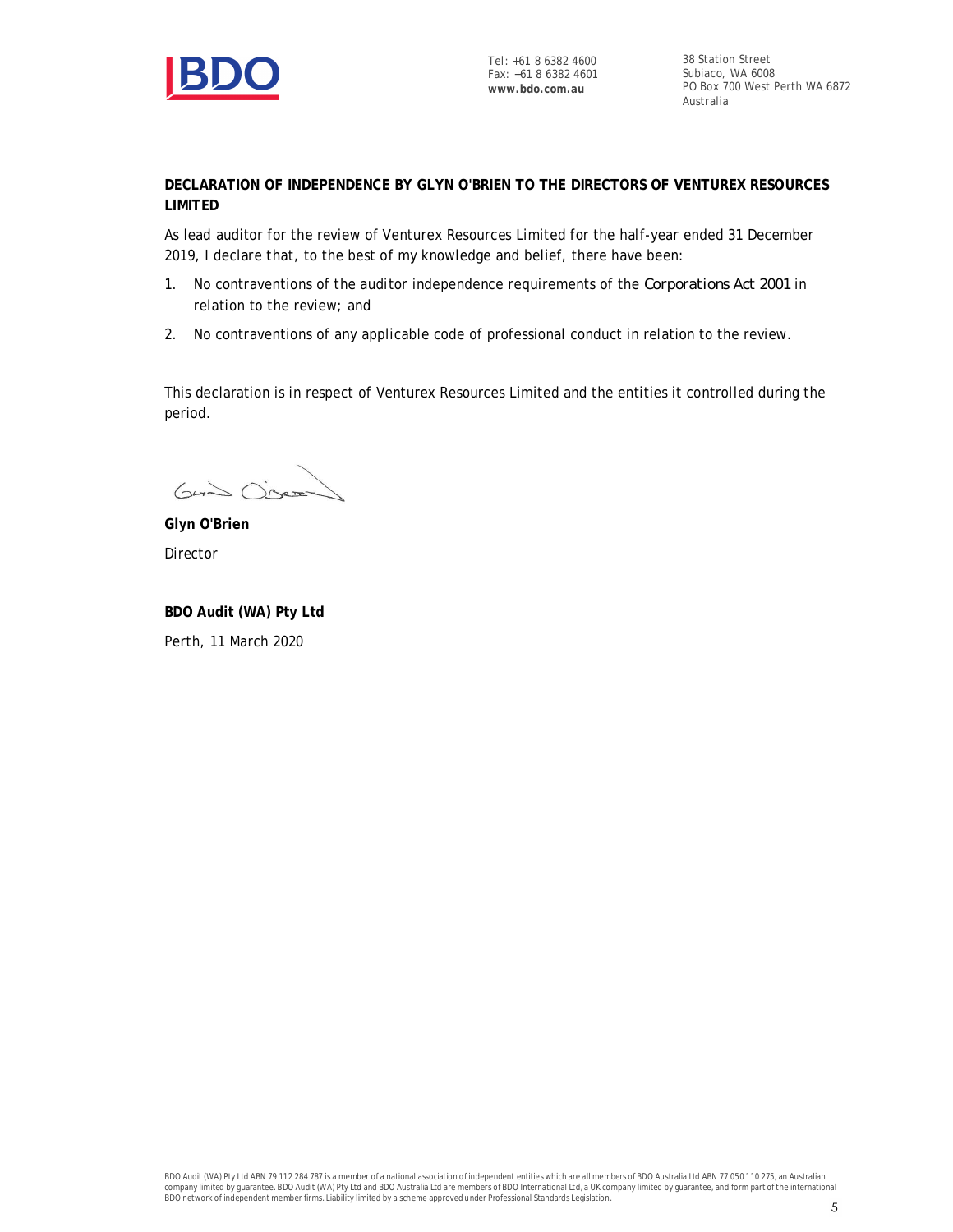# **Consolidated Statement of Profit or Loss and Other Comprehensive Income for the Half Year Ended 31 December 2019**

|                                                                             | <b>Notes</b> | 31 December 2019<br>\$ | 31 December 2018<br>s |
|-----------------------------------------------------------------------------|--------------|------------------------|-----------------------|
| Revenue                                                                     |              |                        |                       |
| Revenue                                                                     | 3            | 15,124                 | 5,903                 |
| Other Income                                                                | 3            |                        | 850,000               |
| <b>Expenses</b>                                                             |              |                        |                       |
| Administrative expenses                                                     |              | (290, 185)             | (342,933)             |
| Corporate expenses                                                          |              | (148, 774)             | (118, 348)            |
| Directors, employees, and consultants fees                                  |              | (909, 435)             | (999, 223)            |
| Exploration and evaluation expenses                                         |              | (135, 454)             | (40, 383)             |
| Depreciation expenses                                                       |              | (152, 283)             | (139,992)             |
| Amortisation of ROU asset                                                   |              | (35, 428)              |                       |
| Impairment of trade and other receivables                                   |              | (6,600)                |                       |
| Re-estimation of site rehabilitation provisions                             |              | (1, 113, 956)          |                       |
| Finance costs                                                               |              | 5,548                  | (164, 535)            |
| Interest on lease liability                                                 |              | (3, 469)               |                       |
| Loss before income tax                                                      |              | (2,774,912)            | (949, 511)            |
| Loss after income tax attributable to the                                   |              |                        |                       |
| owners of the Group                                                         |              | (2,774,912)            | (949,511)             |
| Total comprehensive loss for the period                                     |              |                        |                       |
| attributable to owners of the Group                                         |              | (2,774,912)            | (949, 511)            |
|                                                                             |              |                        |                       |
| Loss per share for the half year attributable to the<br>owners of the Group |              |                        |                       |
| Basic and Diluted loss per share (cents)                                    |              | (0.99)                 | (0.39)                |

The above Consolidated Statement of Profit or Loss and Other Comprehensive Income should be read in conjunction with the accompanying notes.

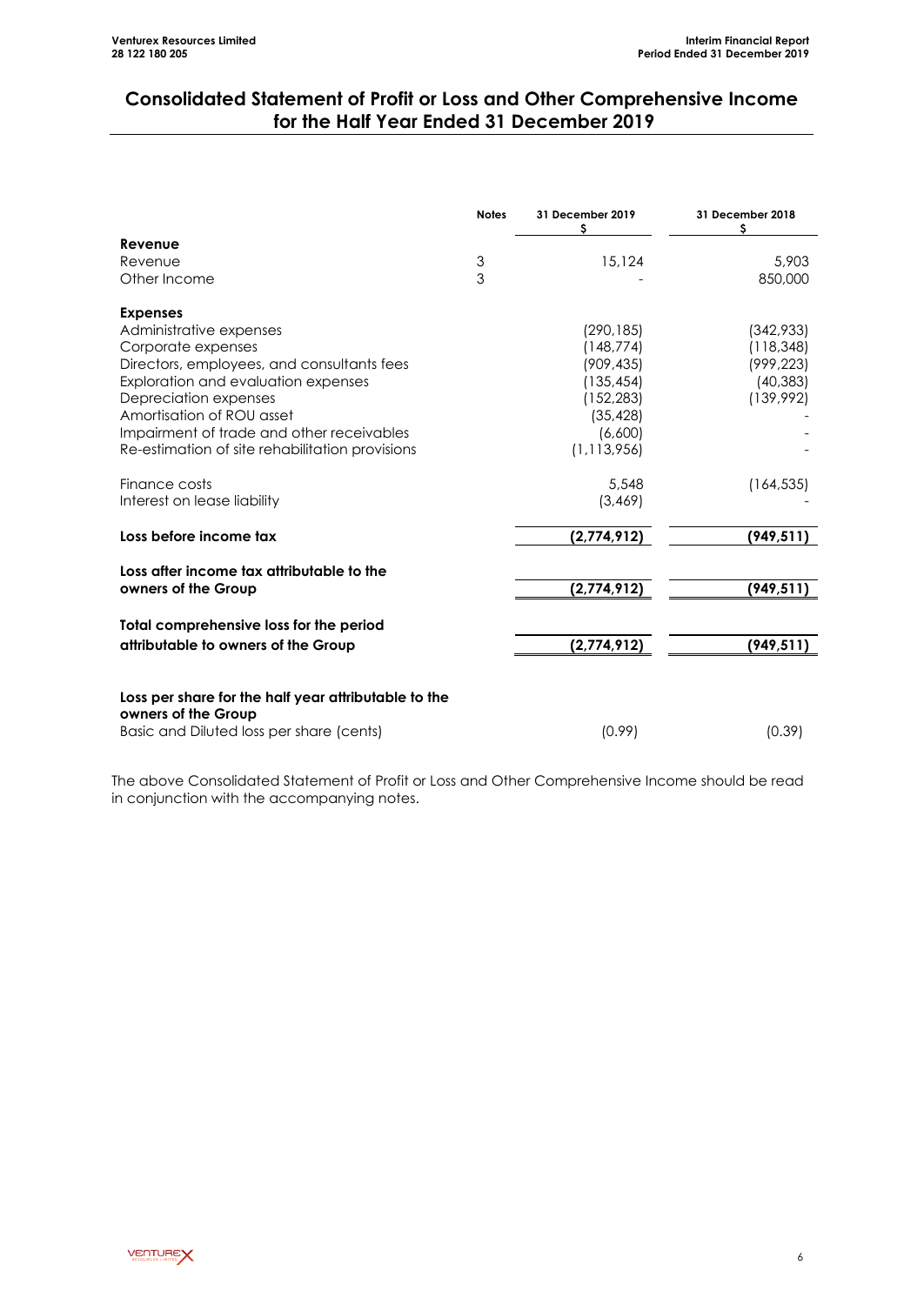# **Consolidated Statement of Financial Position as at 31 December 2019**

|                                        | <b>Notes</b> | 31 December 2019<br>\$ | 30 June 2019<br>\$ |
|----------------------------------------|--------------|------------------------|--------------------|
| <b>Assets</b>                          |              |                        |                    |
| <b>Current assets</b>                  |              |                        |                    |
| Cash and cash equivalents              |              | 2,646,462              | 4,910,026          |
| Trade and other receivables            |              | 262,806                | 310,647            |
| Inventories                            |              | 29,274                 | 26,145             |
| Other assets                           |              | 125,096                | 153,014            |
| <b>Total current assets</b>            |              | 3,063,638              | 5,399,832          |
| <b>Non-current assets</b>              |              |                        |                    |
| Property, plant and equipment          | 4            | 1,739,756              | 1,885,629          |
| Right of Use Asset                     | 5            | 73,208                 |                    |
| Exploration and evaluation expenditure | 6            | 35,805,747             | 33,774,248         |
| <b>Total non-current assets</b>        |              | 37,618,711             | 35,659,877         |
|                                        |              |                        |                    |
| <b>Total assets</b>                    |              | 40,682,349             | 41,059,709         |
| <b>Liabilities</b>                     |              |                        |                    |
| <b>Current liabilities</b>             |              |                        |                    |
| Trade and other payables               |              | 506,134                | 1,531,756          |
| Borrowings                             | 8            | 2,008,306              |                    |
| Lease Liabilities                      | 9            | 72,334                 |                    |
| Employee benefits                      |              | 54,106                 | 58,844             |
| <b>Total current liabilities</b>       |              | 2,640,880              | 1,590,600          |
| <b>Non-current liabilities</b>         |              |                        |                    |
| Provisions                             |              | 14,500,773             | 13,402,717         |
| Lease Liabilities                      | 9            | 2,314                  |                    |
| Employee benefits                      |              | 17,735                 | 18,150             |
| <b>Total non-current liabilities</b>   |              | 14,520,822             | 13,420,867         |
| <b>Total liabilities</b>               |              | 17,161,702             | 15,011,467         |
|                                        |              |                        |                    |
| Net assets                             |              | 23,520,647             | 26,048,242         |
| Equity                                 |              |                        |                    |
| <b>Issued capital</b>                  | 10           | 108,433,966            | 108,041,913        |
| Reserves                               |              | 455,799                | 745,017            |
| <b>Accumulated Losses</b>              |              | (85, 369, 118)         | (82,738,688)       |
| <b>Total equity</b>                    |              | 23,520,647             | 26,048,242         |

The above Consolidated Statement of Financial Position should be read in conjunction with the accompanying notes.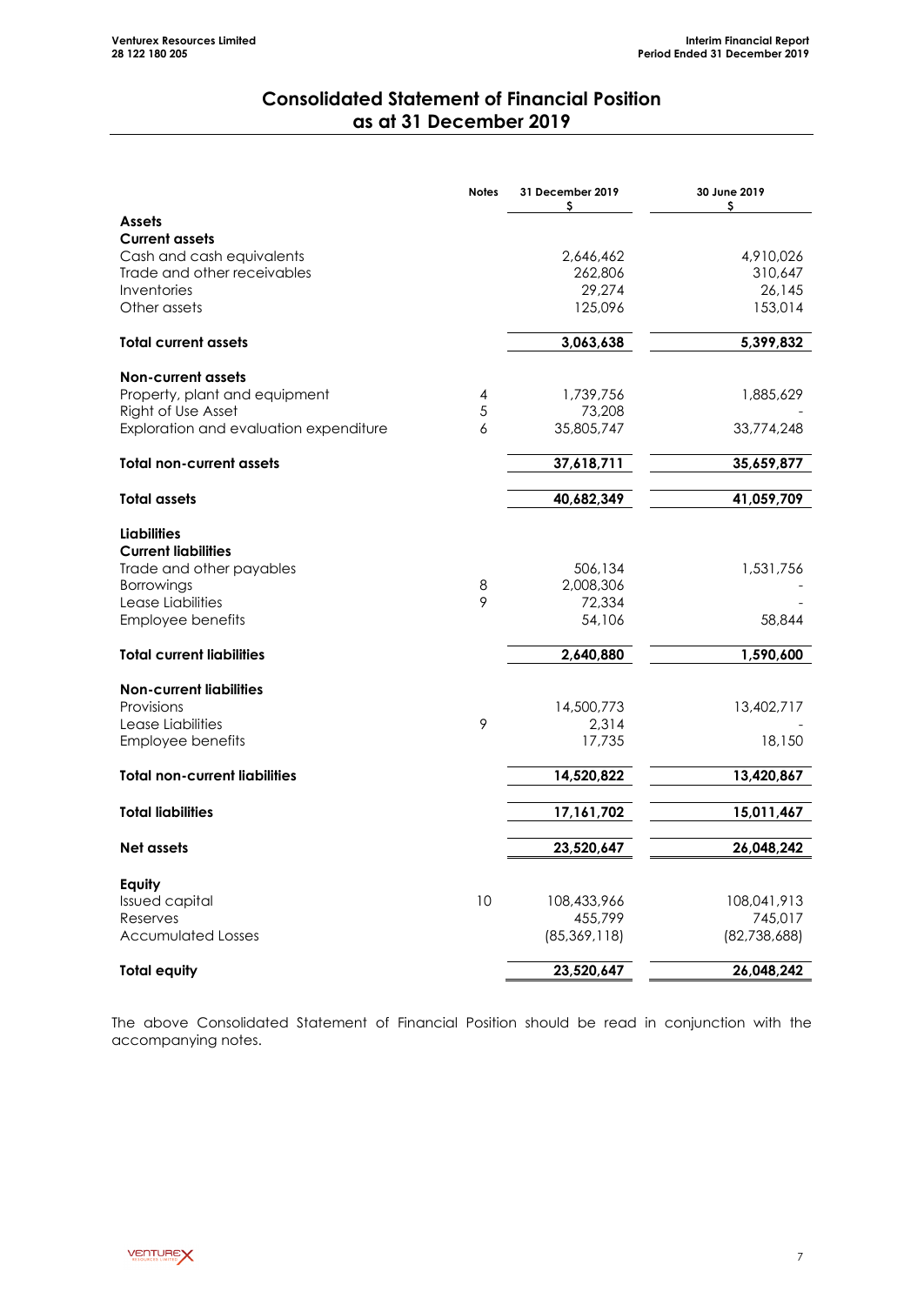# **Consolidated Statement of Changes in Equity for the Half Year Ended 31 December 2019**

|                                                          | <b>Notes</b> | Issued<br>Capital<br>S | <b>Share Based</b><br>Compensation<br>Reserve<br>S | Accumulated<br>Losses<br>\$ | <b>Total Equity</b><br>\$ |
|----------------------------------------------------------|--------------|------------------------|----------------------------------------------------|-----------------------------|---------------------------|
| <b>Balance at 30 June 2018</b>                           |              | 100,388,232            | 152,050                                            | (80,040,064)                | 20,500,218                |
| Loss for the period<br>Total comprehensive loss for the  |              |                        |                                                    | (949, 511)                  | (949, 511)                |
| period                                                   |              |                        |                                                    | (949, 511)                  | (949, 511)                |
| Transactions with owners in their<br>capacity as owners: |              |                        |                                                    |                             |                           |
| Issue of securities                                      |              | 3,305,485              |                                                    |                             | 3,305,485                 |
| Security issue costs                                     |              | (131, 423)             |                                                    |                             | (131, 423)                |
| Share based payments issued                              |              |                        | 317,369                                            |                             | 317,369                   |
|                                                          |              | 3,174,062              | 317,369                                            | $\overline{\phantom{0}}$    | 3,491,431                 |
| <b>Balance at 31 Dec 2018</b>                            |              | 103,562,294            | 469,419                                            | (80,989,575)                | 23,042,138                |
| <b>Balance at 30 June 2019</b>                           |              | 108,041,913            | 745,017                                            | (82,738,688)                | 26,048,242                |
| Loss for the period                                      |              |                        |                                                    | (2,774,912)                 | (2,774,912)               |
| Total comprehensive loss for the<br>period               |              |                        |                                                    | (2,774,912)                 | (2,774,912)               |
| Transactions with owners in their<br>capacity as owners: |              |                        |                                                    |                             |                           |
| Security issue costs                                     | 10           | (9, 114)               |                                                    |                             | (9, 114)                  |
| Share based payments issued                              | 10           |                        | 256,431                                            |                             | 256,431                   |
| Share based payments exercised                           | 10           | 401,167                | (401, 167)                                         |                             |                           |
| Share based payments expired                             | 10           |                        | (144, 482)                                         | 144,482                     |                           |
|                                                          |              | 392,053                | (289, 218)                                         | 144,482                     | 247,317                   |
| <b>Balance at 31 Dec 2019</b>                            |              | 108,433,966            | 455,799                                            | (85, 369, 118)              | 23,520,647                |

The above Consolidated Statement of Changes in Equity should be read in conjunction with the accompanying notes.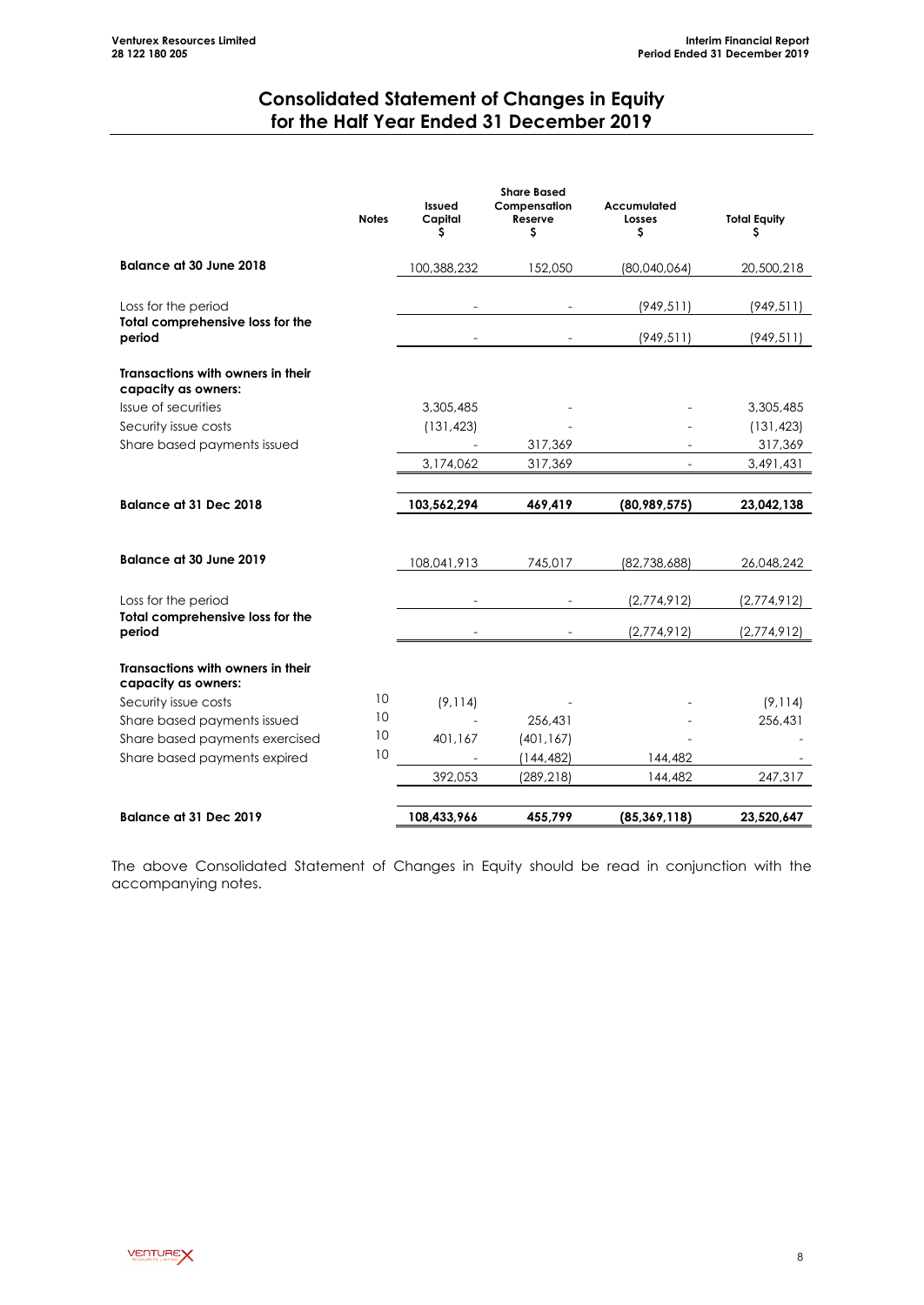# **Consolidated Statement of Cash Flow for the Half Year Ended 31 December 2019**

|                                                                                             | 31 December<br>2019<br>\$ | 31 December<br>2018<br>\$ |
|---------------------------------------------------------------------------------------------|---------------------------|---------------------------|
| Cash flows related to operating activities                                                  |                           |                           |
| Payments to suppliers and employees                                                         | (1, 352, 515)             | (1,066,298)               |
| Receipts from lease of camp                                                                 |                           | 850,000                   |
| Interest received                                                                           | 16,350                    | 5,942                     |
| Interest paid<br>Interest on lease liabilities                                              | (2,046)<br>(3, 469)       | (1,865)                   |
| Net cash used in operating cash flows                                                       | (1, 341, 680)             | (212, 221)                |
|                                                                                             |                           |                           |
| Cash flows related to investing activities<br>Payments for purchases of property, plant and |                           |                           |
| equipment                                                                                   | (14, 472)                 | (1,053,896)               |
| Proceeds for sale of property, plant and equipment                                          | 1,136                     |                           |
| Payment for exploration and evaluation expenditure                                          | (2,818,591)               | (2,974,386)               |
| Net cash used in investing cash flows                                                       | (2,831,927)               | (4,028,282)               |
| Cash flows related to financing activities                                                  |                           |                           |
| Proceeds from issue of securities                                                           |                           | 2,305,485                 |
| Capital raising costs                                                                       | (9, 114)                  | (131, 423)                |
| Proceeds from borrowings                                                                    | 2,000,000                 | 2,000,000                 |
| Repayment of borrowings                                                                     | (46, 827)                 | (42,946)                  |
| Repayment of lease liabilities                                                              | (34,016)                  |                           |
| Net cash provided by financing cash flows                                                   | 1,910,043                 | 4,131,116                 |
| Net increase (decrease) in cash and cash equivalents                                        | (2, 263, 564)             | (109, 387)                |
| Cash and cash equivalents at the beginning of the                                           |                           |                           |
| half year                                                                                   | 4,910,026                 | 2,622,074                 |
| Cash and cash equivalents at the end of the half year                                       | 2,646,462                 | 2,512,687                 |

The above Consolidated Statement of Cash Flows should be read in conjunction with the accompanying notes.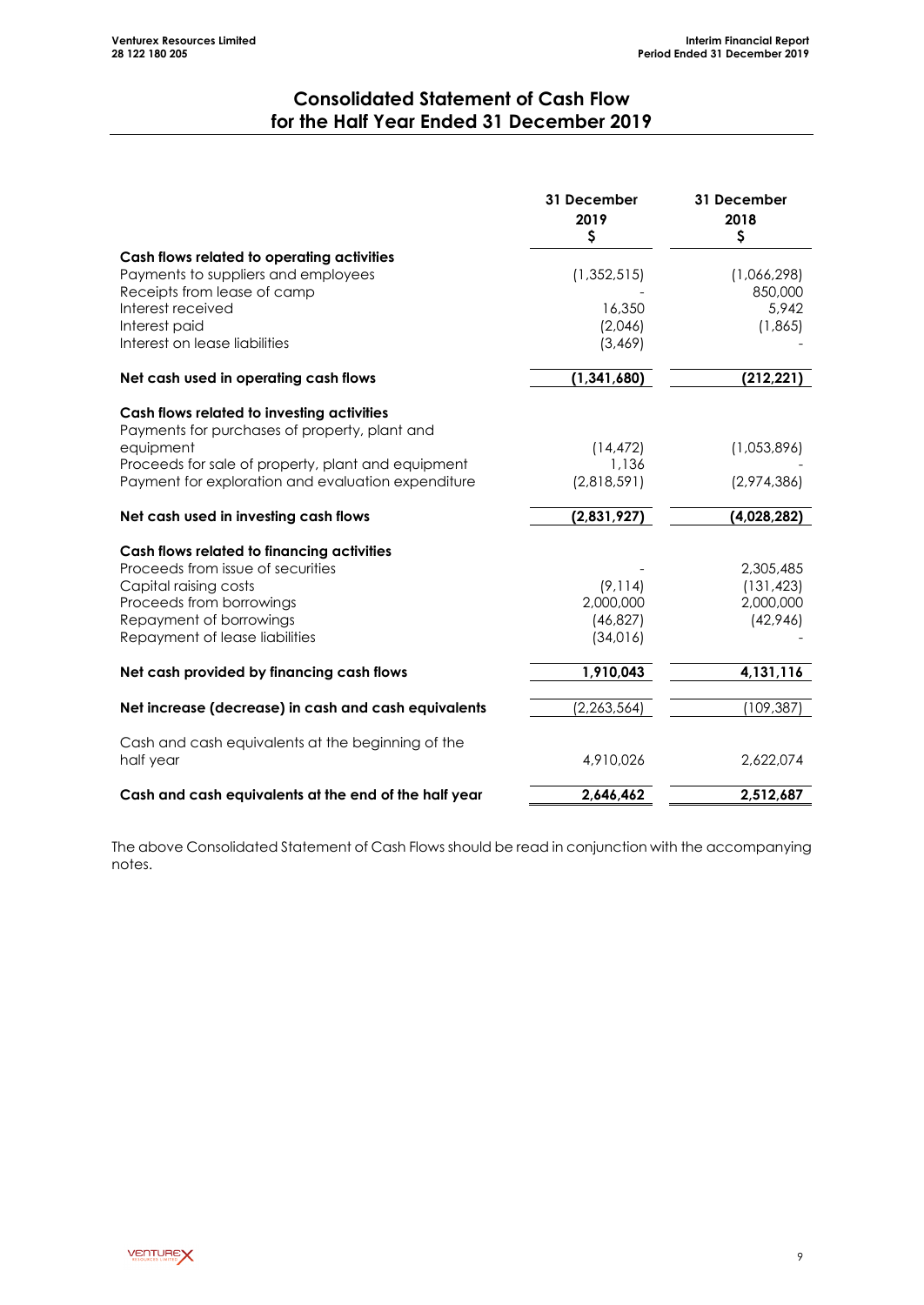#### **Note 1. Basis of Preparation**

#### *(a) Reporting Entity*

The consolidated interim financial statements comprise Venturex Resources Limited (the "Group") and its subsidiaries, Venturex Pilbara Pty Ltd, Venturex Sulphur Springs Pty Ltd, Jutt Resources Pty Ltd, Juranium Pty Ltd, and CMG Gold Ltd, (collectively the "Group Entity" or the "Group"). Venturex Resources Limited is a listed public Group domiciled in Australia.

#### *(b) Basis of Accounting*

The consolidated financial statements for the interim half year reporting period ended 31 December 2019 are general purpose financial statements, which have been prepared in accordance with *Australian Accounting Standards (AASBs)* adopted by the *Australian Accounting Standards Board (AASB)* and the *Corporations Act 2001*. The consolidated financial statements comply *with International Financial Reporting Standards (IFRSs*) adopted by the *International Accounting Standards Board (IASB).*

This consolidated interim financial report is intended to provide users with an update on the latest annual financial statements of Venturex Resources Limited and its controlled entities. As such, it does not contain information that represents relatively insignificant changes occurring during the half year within the Group. It is therefore recommended that this interim financial report be read in conjunction with the annual financial statements of the Group for the year ended 30 June 2019, together with any public announcements made during the half year.

This is the first set of the Group's interim financial statements in which AASB 16 Leases has been applied. Changes to significant accounting policies are described below.

### *(c) Significant Accounting Policies*

The accounting policies and methods of computation adopted in the preparation of the interim consolidated financial report are consistent with those adopted and disclosed in the Group's 2019 annual financial report for the financial year ended 30 June 2019, except as outlined below. These accounting policies are consistent with Australian Accounting Standards and with International Financial Reporting Standards.

#### *Leases*

The Group has applied AASB 16 using the modified retrospective approach and therefore the comparative information has not been restated and continues to be reported under AASB 117. The details of accounting policies under AASB 117 are disclosed separately.

#### *Policy applicable from 1 July 2019*

At inception of a contract, the Group assesses whether a contract is, or contains, a lease. A contract is, or contains, a lease if the contract conveys the right to control the use of an identified asset for a period of time in exchange for consideration. To assess whether a contract conveys the right to control the use of an identified asset, the Group used the definition of a lease in AASB 16.

*This policy is applied to contracts entered into, on or after 1 July 2019.*

At commencement or on modification of a contract that contains a lease component, the Group allocates the consideration in the contract to each lease component on the basis of its relative stand-alone prices.

The Group recognises a right-of-use asset and a lease liability at the lease commencement date. The right-of-use asset is initially measured at cost, which comprises the initial amount of the lease liability adjusted for any lease payments made at or before the commencement date, plus any initial direct costs incurred and an estimate of costs to dismantle and remove the underlying asset or to restore the underlying asset or the site on which it is located, less any lease incentives received.

The right-of-use asset is subsequently depreciated using the straight-line method from the commencement date to the end of the lease term, unless the lease transfers ownership of the underlying asset to the Group by the end of the lease term or the cost of the right-of-use asset reflects that the Group will exercise a purchase option. In that case the right-of-use asset reflects that the Group will exercise a purchase option. In that case the right-of-use asset will be depreciated over the useful life of the underlying asset, which is determined on the same basis as those of property, plant, and equipment. In addition, the right-of use asset is periodically reduced by impairment losses, if any, and adjusted for certain remeasurement of the lease liability.

The lease liability is initially measured at the present value of the lease payments that are not paid at the commencement date, discounted using the interest rate implicit in the lease or, if that rate cannot be readily determined, the Group's incremental borrowing rate. Generally, the Group uses its incremental borrowing rate as the discount rate.

The Group determines its incremental borrowing rate by obtaining interest rates from various external financing sources and makes certain adjustments to reflect the terms of the lease and type of the asset leased.

Lease payments included in the measurement of the lease liability comprise the following:

- Fixed payments, including in-substance fixed payments; and
- Variable lease payments that depend on an index or a rate, initially measured using the index or rate as at the commencement date.

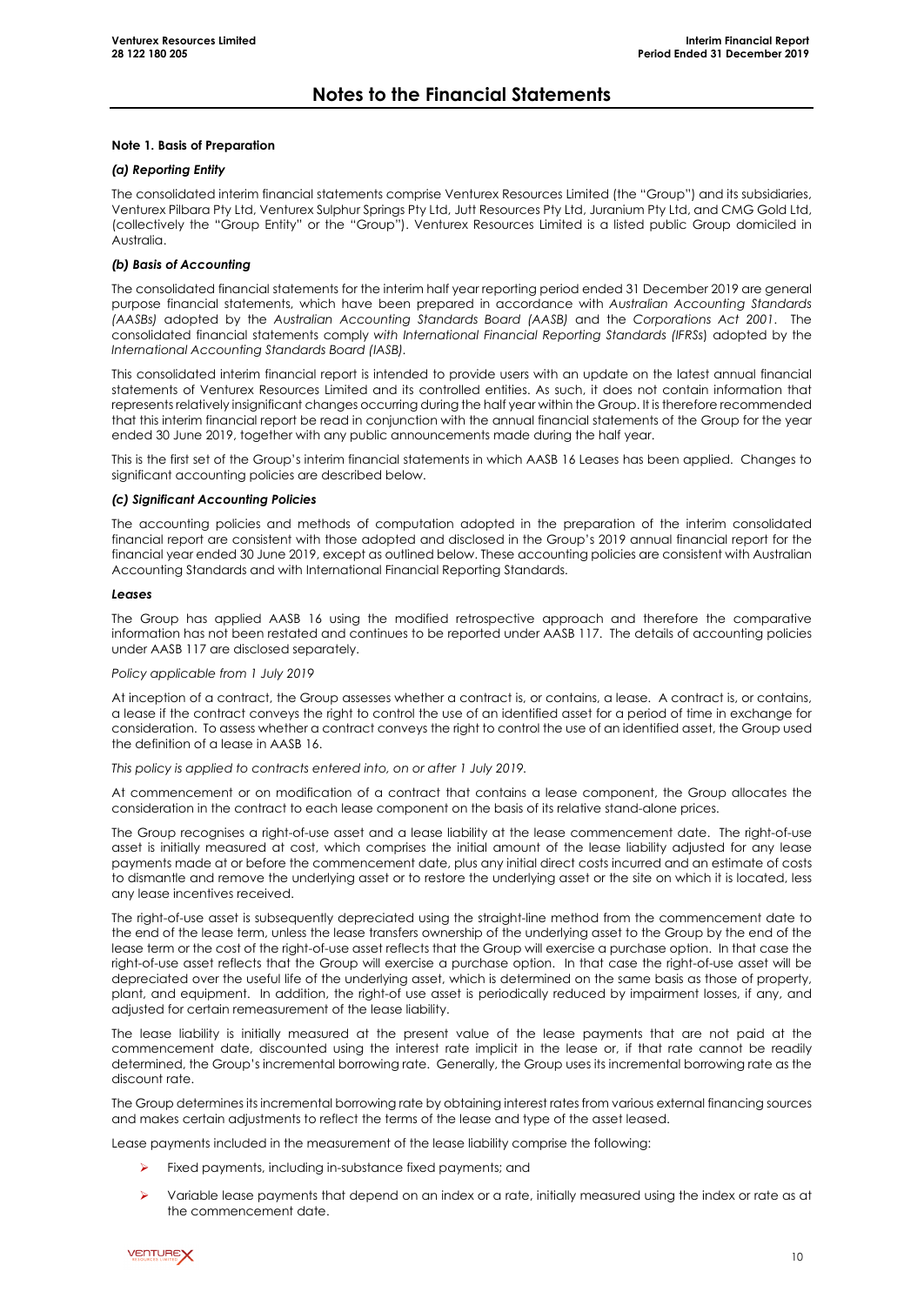The lease liability is measured at amortised cost using the effective interest method. It is remeasured when there is a change in future lease payments arising from a change in an index or rate, if there is a change in the Group's estimate of the amount expected to be payable under a residual value guarantee, it the Group changes its assessment of whether it will exercise a purchase, extension or termination option or if there is a revised in-substance fixed lease payment.

When the lease liability is remeasured in this way, a corresponding adjustment is made to the carrying amount of the right-of-use asset, or is recorded in profit or loss if the carrying amount of the right-of-use asset has been reduced to zero.

The Group presents right-of-use assets that do not meet the definition of investment property in "property, plant and equipment" and lease liabilities in "loans and borrowings" in the statement of financial position.

*Short-term leases and leases of low-value assets*

The Group has elected not to recognise right-of-use assets and lease liabilities for leases of low-value assets and shortterm leases. The Group recognises the lease payments associated with these leases as an expense on a straight-line basis over the lease term.

*Policy applicable to contracts entered into, before 1 July 2019.*

In the comparative period, as a lessee the Group classified leases as operating leases and they were not recognised in the Group's statement of financial position. Payments made under operating leases were recognised in profit or loss on a straight-line basis over the term of the lease.

#### *(d) Significant Accounting Estimates and Assumptions*

The significant accounting estimates and assumptions adopted in the preparation of the interim consolidated financial report are consistent with those adopted and disclosed in the Group's 2019 annual financial report for the financial year ended 30 June 2019, other than those mentioned below.

*Use of Estimates and Judgements*

*Leases -*The assumptions used for estimating whether the Group is reasonably certain to exercise extension options are disclosed in Note 7.

*Share based payments -* The assumptions and models used for estimating fair value for share-based payment transactions are disclosed in Note 10.

### **(e) New and amended standards adopted by the Group**

In the half-year ended 31 December 2019, the Group has adopted all the new and revised Standards and Interpretations issued by the Australian Accounting Standards Board (the AASB) that are relevant to its operations and effective for an accounting period that begins on or after 1 January 2019.

New and revised Standards and amendments thereof and Interpretations effective for the current year that are relevant to the Group include:

AASB 16 Leases;

### *AASB 16 Leases*

The Group has adopted AASB 16 from 1 July 2019. The standard replaces AASB 117 Leases and for lessees eliminates the classifications of operating leases and finance leases. Except for short-term leases and leases of low-value assets, right-of-use assets and corresponding lease liabilities are recognised in the statement of financial position. Straightline operating lease expense recognition is replaced with a depreciation charge for the right-of-use assets (included in operating costs) and an interest expense on the recognised lease liabilities (included in finance costs). In the earlier periods of the lease, the expenses associated with the lease under AASB 16 will be higher when compared to lease expenses under AASB 117. However, EBITDA (Earnings Before Interest, Tax, Depreciation and Amortisation) results improve as the operating expense is now replaced by interest expense and depreciation in profit or loss. For classification within the statement of cash flows, the interest portion is disclosed in operating activities and the principal portion of the lease payments are separately disclosed in financing activities.

*Impact of adoption*

AASB 16 was adopted using the modified retrospective approach and as such the comparatives have not been restated. The impact of adoption as at 1 July 2019 was as follows:

| Right-of-use assets             | \$108,636     |
|---------------------------------|---------------|
| Lease liabilities - current     | ( \$72, 304)  |
| Lease liabilities – non-current | $($ \$36,332) |

### **(f) Impact of standards issued but not yet applied by the Group**

The Group has also reviewed all new Standards and Interpretations that have been issued but are not yet effective for the half-year ended 31 December 2019. As a result of this review the Directors have determined that there is no impact, material or otherwise, of the new and revised Standards and Interpretations on its business and, therefore, no change necessary to Group accounting policies.

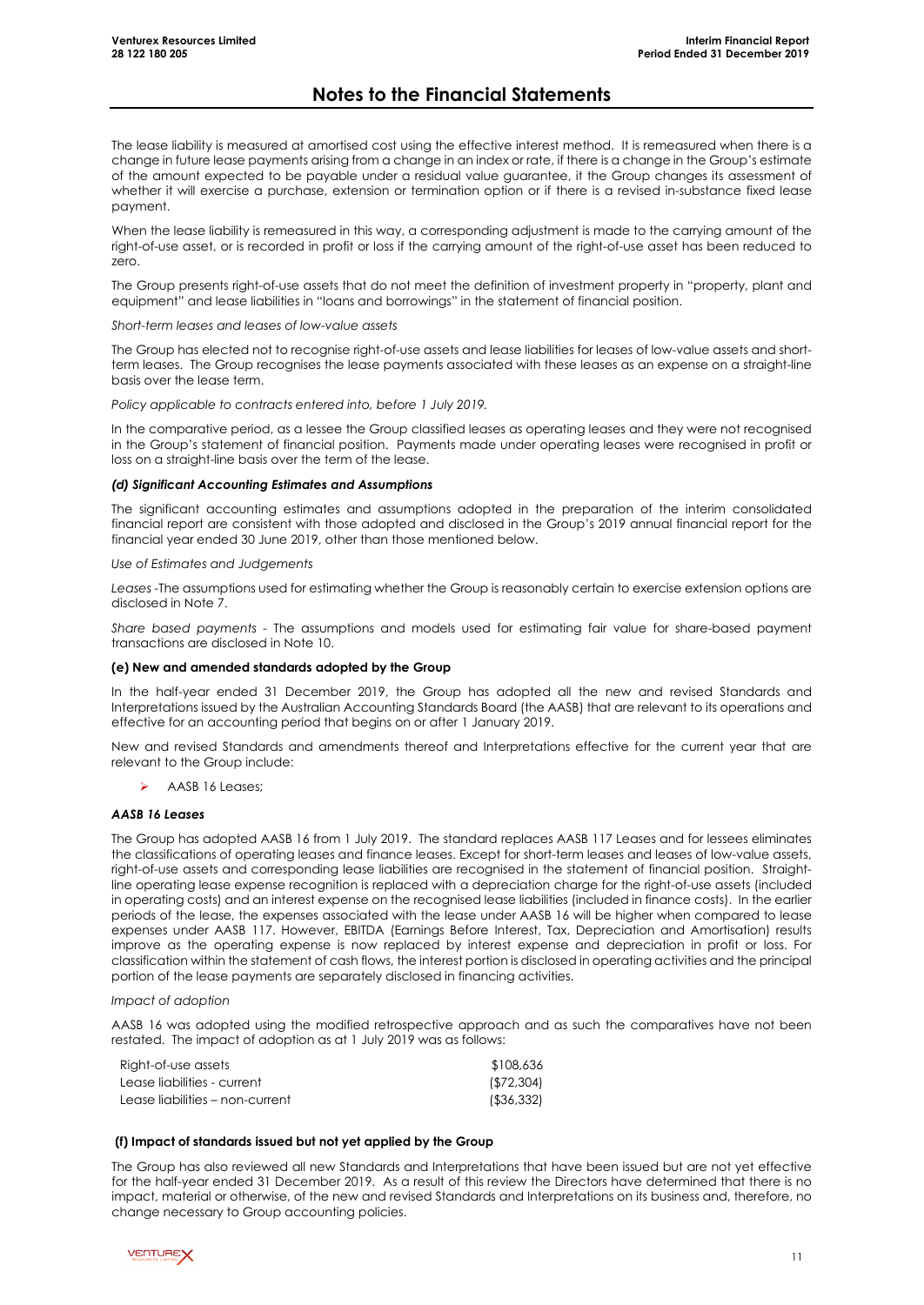### **(g) Going Concern**

For the half-year ended 31 December 2019 the entity recorded a loss of \$2,774,912 and had net cash outflows from operating of \$1,341,680. The ability of the entity to continue as a going concern is dependent on securing additional funding through its 15% share placement capacity (or larger percentage subject to Shareholder approval) or via short term loan funding arrangements to continue to fund its operational activities.

These conditions indicate a material uncertainty that may cast a significant doubt about the entity's ability to continue as a going concern and, therefore, that it may be unable to realise its assets and discharge its liabilities in the normal course of business.

Management believe there are sufficient funds to meet the entity's working capital.

The financial statements have been prepared on the basis that the entity is a going concern, which contemplates the continuity of normal business activity, realisation of assets and settlement of liabilities in the normal course of business for the following reasons:

- The Directors are of the opinion that the Group's exploration and development assets will attract further capital investment when required.
- The Directors will continue to maximise the value of existing assets through careful planning of drilling campaigns, calculation of mineral resources as sufficient data becomes available. With regards to the Sulphur Springs Copper – Zinc Project, the Directors will continue with ongoing discussions with interested groups on opportunities to advance the Project's development as part of the Group's drive to commercialise the Sulphur Springs Copper – Zinc Project.
- $\triangleright$  The Group will also consider divestments if the proceeds are likely to exceed the realisable value of such assets if they were retained.
- $\triangleright$  If the Group is unable to raise additional capital, the Group will investigate funding options including joint venturing the project, defer or reduce certain feasibility and exploration expenditure, divesting other noncore assets or reviewing the Group's current activities such that the Group will remain a going concern.

Should the entity not be able to continue as a going concern, it may be required to realise its assets and discharge its liabilities other than in the ordinary course of business, and at amounts that differ from those stated in the financial statements and that the financial report does not include any adjustments relating to the recoverability and classification of recorded asset amounts or liabilities that might be necessary should the entity not continue as a going concern.

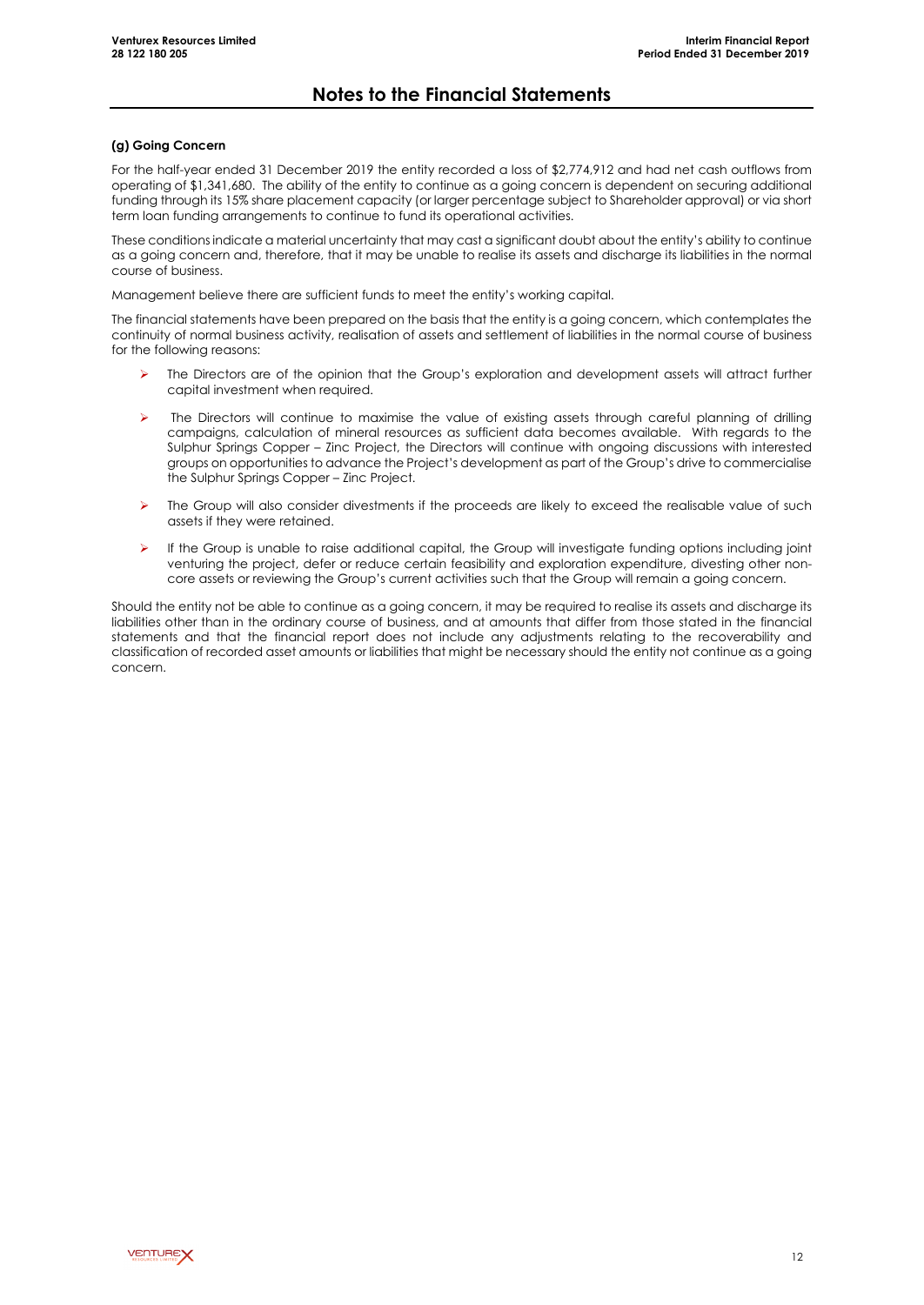### **Note 2. Operating Segments**

The Board of Directors, who are the chief operating decision makers, has identified one reportable segment from a geographical prospective with the mineral exploration segments being the Australian segment.

Management assesses the performance of the operating segment based on a measure of exploration and evaluation expenditure for each geographical area. The measure excludes items such as the effects of share based payments expenses, interest income, interest paid, finance costs and corporate expenses as these activities are centralised.

|                                  | 31 Dec 2019    | 31 Dec 2018  |
|----------------------------------|----------------|--------------|
|                                  | \$             | \$           |
| Segment revenue and other income |                |              |
| Segment loss                     |                |              |
| Total segment profit (loss)      | (2,195,075)    | 49,155       |
| Inter-segment loss               |                |              |
| Net segment profit (loss)        | (2,195,075)    | 49,155       |
|                                  | 31 Dec 2019    | 30 Jun 2019  |
|                                  | \$             | \$           |
| Total segment assets             | 40,682,349     | 41.059.709   |
| Total segment liabilities        | (17, 161, 702) | (15,011,467) |

Reconciliation of segment result to Group net profit (loss) before tax is provided as follows:

|                                                | 31 Dec 2019 | 31 Dec 2018 |
|------------------------------------------------|-------------|-------------|
| Net segment loss                               | (2,195,075) | 49,155      |
| Corporate items:                               |             |             |
| Interest revenue                               | 15.124      | 5,903       |
| Administrative expense                         |             | (5, 346)    |
| Employee and Directors; benefits expense       | (594, 961)  | (999, 223)  |
| Net loss before tax from continuing operations | (2,774,912) | (949, 511)  |

### **Note 3. Revenue**

|                                     | 31 Dec 2019 | 31 Dec 2018 |
|-------------------------------------|-------------|-------------|
| Revenue                             |             |             |
| Interest income on bank deposits    | 15.124      | 5,903       |
|                                     | 15.124      | 5,903       |
| Other Income                        |             |             |
| Rental income – Spinifex Ridge camp |             | 850,000     |
|                                     |             | 850,000     |

### **Note 4. Property, Plant and Equipment**

|                                            | 31 Dec 2019 | 30 Jun 2019 |
|--------------------------------------------|-------------|-------------|
|                                            |             |             |
| <b>Property, Plant and Equipment:</b>      |             |             |
| At cost                                    | 4,018,154   | 4.012.947   |
| Accumulated depreciation                   | (2,278,398) | (2,127,318) |
| <b>Total Property, Plant and Equipment</b> | 1.739.756   | .885.629    |

*Movements in Carrying Amounts for each class of property, plant and equipment.*

|                                            | 31 Dec 2019 | 30 Jun 2019 |
|--------------------------------------------|-------------|-------------|
| <b>Total Property, Plant and Equipment</b> |             |             |
| Balance at the beginning of period         | 1.885.629   | 1.097,301   |
| Additions                                  | 7.924       | 1.087.914   |
| <b>Disposals</b>                           | (1, 514)    | (7,983)     |
| Depreciation expense                       | (152,283)   | (291, 603)  |
| Balance at the end of period               | .739.756    | 1,885,629   |

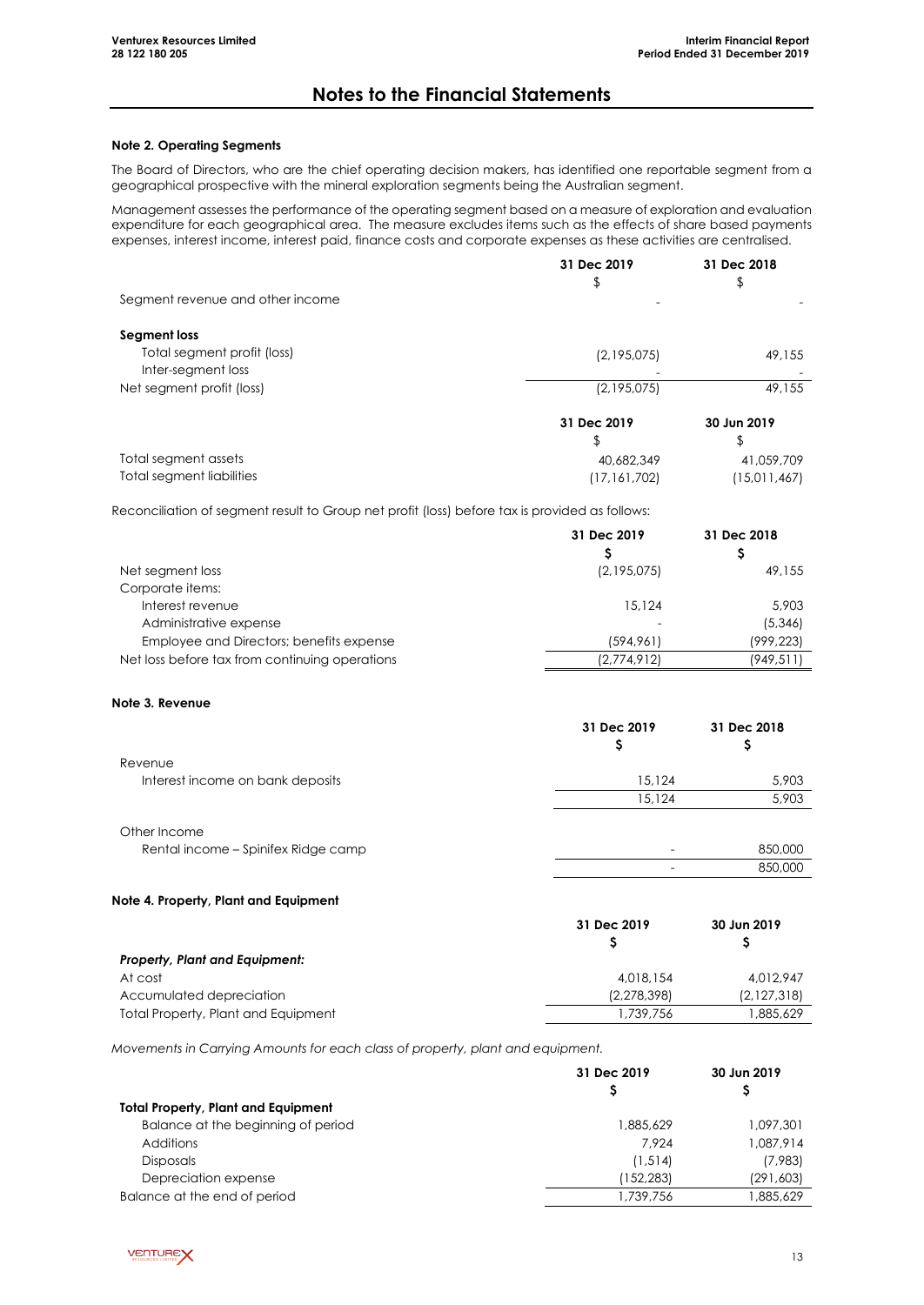# **Note 4. Property, Plant and Equipment (continued)**

|                                    | 31 Dec 2019<br>S | 30 Jun 2019<br>S |
|------------------------------------|------------------|------------------|
| Property                           |                  |                  |
| Balance at the beginning of period | 20,000           | 20,000           |
| Balance at the end of period       | 20,000           | 20,000           |
| <b>Buildings</b>                   |                  |                  |
| Balance at the beginning of period | 713,039          |                  |
| Additions                          |                  | 823,226          |
| Depreciation expense               | (58, 819)        | (110, 187)       |
| Balance at the end of period       | 654,220          | 713,039          |
| <b>Plant and Equipment</b>         |                  |                  |
| Balance at the beginning of period | 1,148,934        | 1,077,301        |
| Additions                          |                  | 261,032          |
| <b>Disposals</b>                   | (1, 514)         | (7,983)          |
| Depreciation expense               | (93, 464)        | (181, 416)       |
| Transfers from CWIP                | 11,580           |                  |
| Balance at the end of period       | 1,065,536        | 1,148,934        |
| <b>Capital Works In Progress</b>   |                  |                  |
| Balance at the beginning of period | 3,656            |                  |
| Additions                          | 7,924            | 3,656            |
| Transfers from CWIP                | (11,580)         |                  |
| Balance at the end of period       |                  | 3,656            |

#### **Note 5. Right of Use Assets**

|                             | 31 Dec 2019 |  |
|-----------------------------|-------------|--|
|                             |             |  |
| <b>Right of Use Assets:</b> |             |  |
| At cost                     | 108,636     |  |
| Accumulated amortisation    | (35.428)    |  |
| Total right of use assets   | 73,208      |  |

*Movements in Carrying Amounts for each class of right of use asset.*

|                                    | 31 Dec 2019 | 30 Jun 2019 |
|------------------------------------|-------------|-------------|
|                                    | Ş           | Ş           |
| <b>Total Right of Use Assets</b>   |             |             |
| Balance at the beginning of period |             |             |
| Additions                          | 108,636     |             |
| Amortisation expense               | (35, 428)   |             |
| Balance at the end of period       | 73,208      |             |
| <b>Building Lease</b>              |             |             |
| Balance at the beginning of period |             |             |
| <b>Additions</b>                   | 100,232     |             |
| Amortisation expense               | (33, 411)   |             |
| Balance at the end of period       | 66,821      |             |
| <b>Office Equipment Lease</b>      |             |             |
| Balance at the beginning of period |             |             |
| Additions                          | 8,404       |             |
| Amortisation expense               | (2,017)     |             |
| Balance at the end of period       | 6,387       |             |

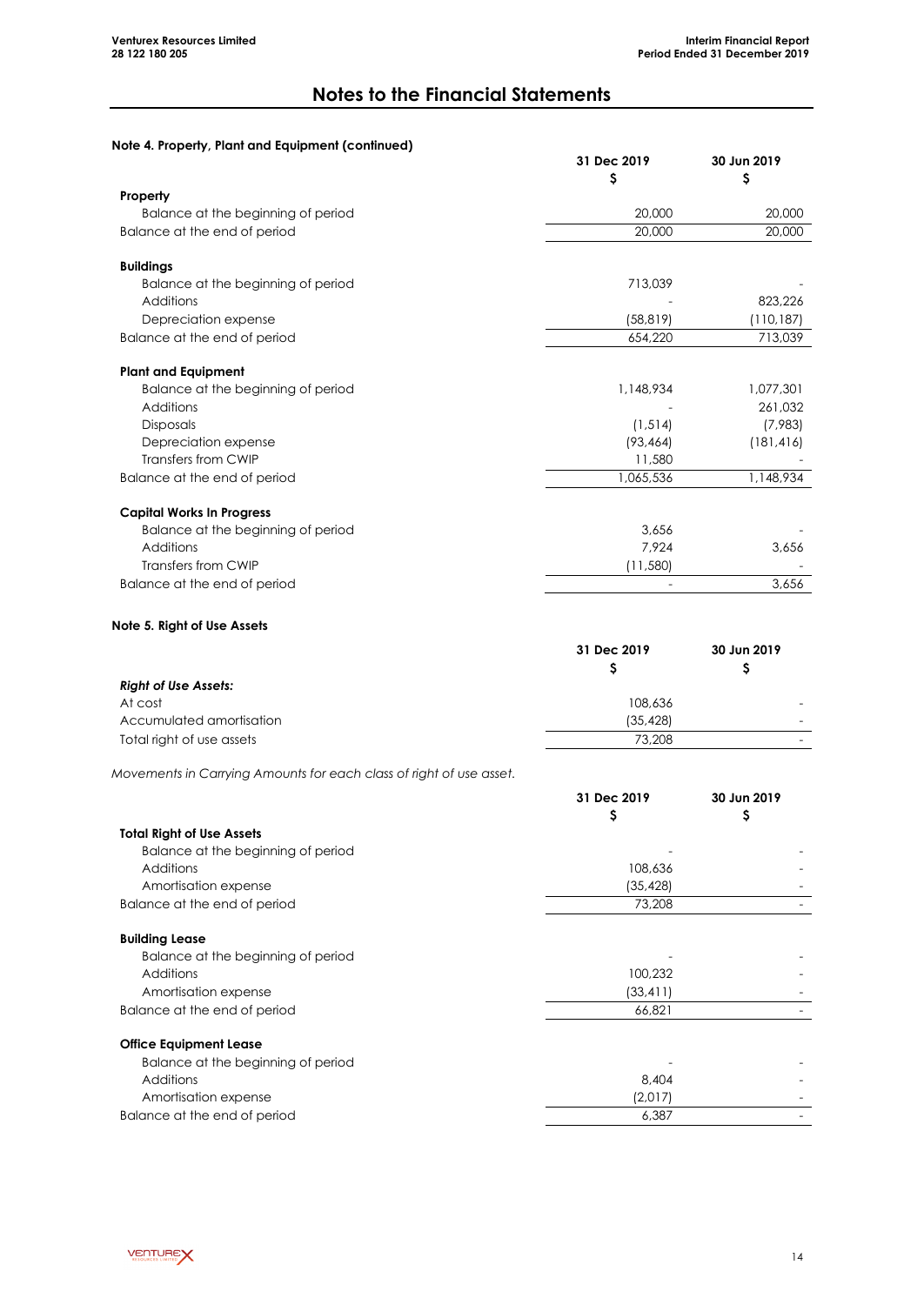### **Note 6. Exploration and Evaluation Expenditure**

|                                                                                                                                                       | 31 Dec 2019             | 30 Jun 2019                           |
|-------------------------------------------------------------------------------------------------------------------------------------------------------|-------------------------|---------------------------------------|
|                                                                                                                                                       |                         |                                       |
| <b>Exploration and Evaluation Expenditure</b>                                                                                                         | 35,805,747              | 33,774,248                            |
| Movements in Carrying Amounts of Exploration and Evaluation Expenditure<br>Balance at the beginning of period<br>Additions<br>R&D tax offset received | 33,774,248<br>2.031.499 | 30,490,334<br>3,986,853<br>(702, 939) |
| Balance at the end of period                                                                                                                          | 35,805,747              | 33,774,248                            |
|                                                                                                                                                       |                         |                                       |

#### **Note 7. Leases**

#### *Leases as lessee (AASB 16)*

The Group leases offices in West Perth. The lease runs for one year, with an option to renew the lease after that date. Lease payments are subject to a market review on a yearly basis.

The Group leases office equipment. The lease run for four years. Lease payments are fixed for the duration of the lease.

Previously, these leases were classified as operating leases under AASB 117.

The Group leases equipment and premises. These leases are short-term. The Group has elected not to recognise right of use assets and lease liabilities for these leases.

#### *Amounts recognised in profit or loss*

The interest on lease liabilities expensed during the half year ended 31 December 2019 was \$3,469 (31 December 2018: Nil). (2019 – Leases under AASB 16)

The lease expense during the half year ended 31 December 2019 was Nil (31 December 2018: \$43,238). (2018 – Operating leases under AASB 117)

#### *Amounts recognised in statement of cash flows*

The cash outflow for leases during the half year ended 31 December 2019 was \$37,457 (31 December 2018: Nil).

#### **Note 8. Borrowings**

|                            | 31 Dec 2019 | 30 Jun 2019              |
|----------------------------|-------------|--------------------------|
| <b>Current liabilities</b> |             |                          |
| Borrowings                 | 2,008,306   |                          |
|                            | 2,008,306   | $\overline{\phantom{0}}$ |
|                            |             |                          |

### **Terms and repayment schedule**

|                   |          |                          |                     | 31 Dec 2019       |                    | 30 Jun 2019              |                    |
|-------------------|----------|--------------------------|---------------------|-------------------|--------------------|--------------------------|--------------------|
|                   | Currency | Nominal<br>Interest rate | Year of<br>maturity | <b>Face Value</b> | Carrvina<br>Amount | <b>Face Value</b>        | Carrvina<br>Amount |
| <b>Borrowings</b> | AUD      | 8%                       | 2021                | 2,000,000         | 2.008.306          | $\overline{\phantom{0}}$ | -                  |

#### **Borrowings**

Venturex entered into a binding Loan Agreement for \$2,000,000 with major shareholder, Northern Star Resources Limited ("Northern Star"). The loan is unsecured, with a twelve-month term and accrues interest at the rate of 8% per annum.

The loan is repayable in cash or at Northern Star's election by conversion to Venturex shares:

- $\triangleright$  at the same issue price as any rights issue or placement conducted by Venturex before the loan has been repaid, or in the absence of a capital raising,
- at an issue price equal to the 10-day volume weighted average price (VWAP) of Venturex shares prior to the date on which notice of repayment is given.

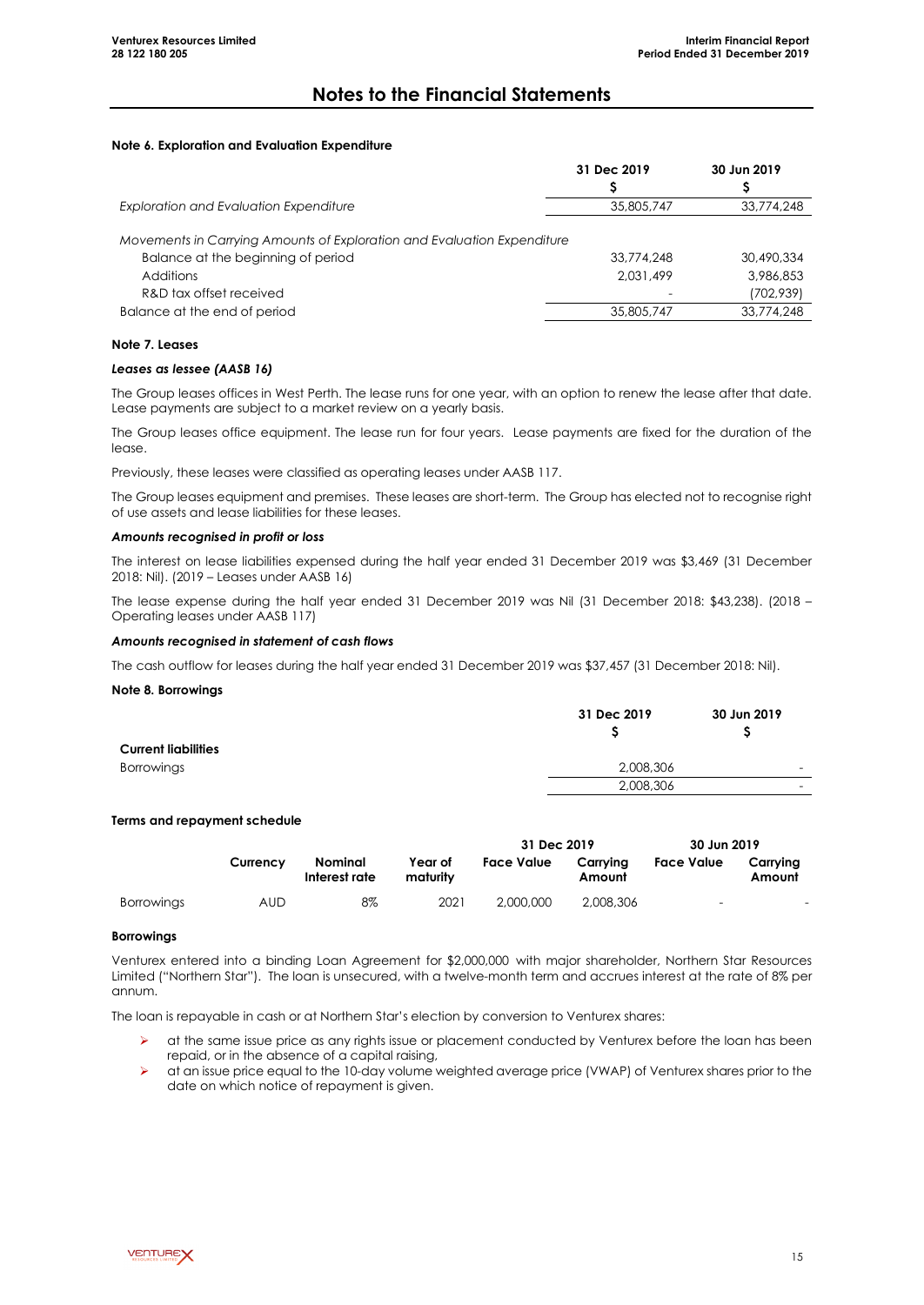# **Note 9. Lease Liabilities**

|                                | 31 Dec 2019<br>Ş | 30 Jun 2019<br>Ş |
|--------------------------------|------------------|------------------|
| <b>Current liabilities</b>     |                  |                  |
| Lease Liabilities              | 72,334           | -                |
|                                | 72,334           |                  |
| <b>Non-Current liabilities</b> |                  |                  |
| Lease Liabilities              | 2,314            |                  |
|                                | 2,314            | -                |

### **Terms and repayment schedule**

|                   |          |                          |                     | 31 Dec 2019 |                    | 30 Jun 2019              |                    |
|-------------------|----------|--------------------------|---------------------|-------------|--------------------|--------------------------|--------------------|
|                   | Currency | Nominal<br>Interest rate | Year of<br>maturity | Face Value  | Carrvina<br>Amount | Face Value               | Carrvina<br>Amount |
| Lease Liabilities | AUD      | 8%                       | 2020/2021           | 100.232     | 74.648             | $\overline{\phantom{0}}$ |                    |

| Note 10. Issued Capital           | 31 Dec 2019 |             | 30 Jun 2019 |             |
|-----------------------------------|-------------|-------------|-------------|-------------|
|                                   | No.         |             | No.         |             |
| <b>Fully Paid Ordinary Shares</b> | 282,529,315 | 108,433,966 | 279,862,648 | 108,041,913 |
| Total                             |             | 108,433,966 |             | 108,041,913 |

During the half year ended 31 December 2019, the following movements in equity occurred:

| Date       | <b>Details</b>                                                                              | <b>Issue Price</b> |             |                     |
|------------|---------------------------------------------------------------------------------------------|--------------------|-------------|---------------------|
|            |                                                                                             |                    | No.         |                     |
|            | Balance as at 1 July 2019                                                                   |                    | 279,862,648 | 108,041,913         |
| 18/12/2019 | Shares issued exercise of performance rights<br>Transaction costs relating to shares issued | 0.15               | 2.666.667   | 401.167<br>(9, 114) |
|            |                                                                                             |                    | 282,529,315 | 108,433,966         |

The weighted average number of ordinary shares during the year used in calculating the basic and diluted loss per share is 280,051,054. (30 June 2019: 255,631,639)

#### **Performance Rights (unlisted)**

|                    | 31 Dec 2019 |         | 30 Jun 2019 |         |
|--------------------|-------------|---------|-------------|---------|
|                    | No.         |         | No.         |         |
| Performance Rights | 3,194,373   | 455,799 | 6,346,992   | 745,017 |
| Total              |             | 455,799 |             | 745,017 |

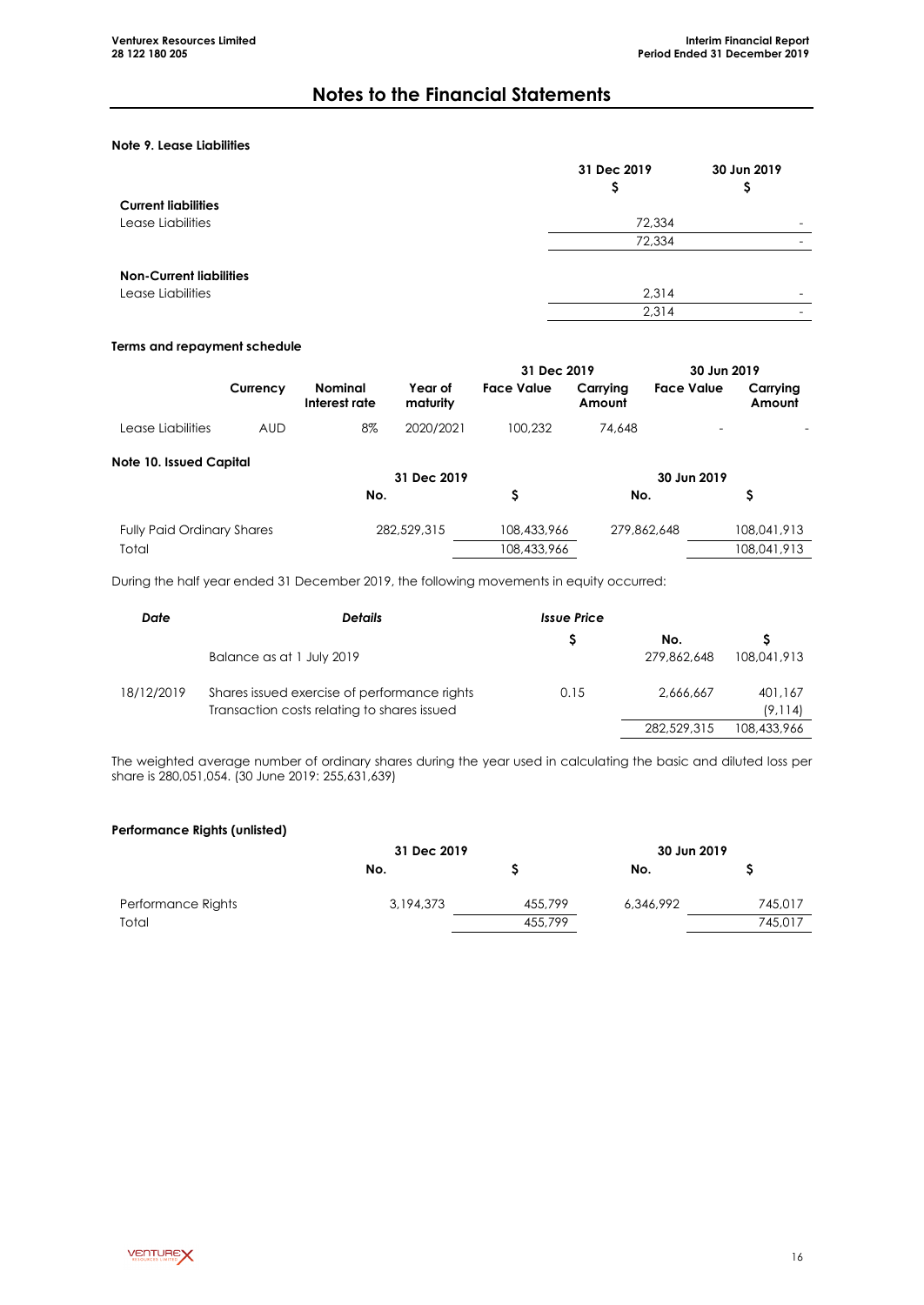### **Note 10. Issued Capital (continued)**

During the half year ended 31 December 2019, the following movements in performance rights occurred:

| Date                      | <b>Details</b>                                                              | Fair Value per<br>performance<br>right | Number                     | Value at<br><b>Grant Date</b> | To Expense<br>in future<br>periods | <b>Movement</b> for<br>the half year |
|---------------------------|-----------------------------------------------------------------------------|----------------------------------------|----------------------------|-------------------------------|------------------------------------|--------------------------------------|
| Balance as at 1 July 2019 |                                                                             |                                        | 6,346,992                  |                               |                                    |                                      |
| 26/07/2019                | Issue of performance rights<br>2019 LTIa (a)                                | 0.2050                                 | 1,247,382                  | 255,713                       | 102,661                            | 153,051                              |
| 18/12/2019<br>18/12/2019  | <b>Exercise of performance rights</b><br>2018 LTI MD (b)<br>2018 LTI MD (b) | 0.1800<br>0.1327                       | (1,000,000)<br>(1,666,667) | 180,000<br>221,167            |                                    | (180,000)<br>(221, 167)              |
| 26/07/2019                | <b>Expiry of performance rights</b><br>2018 LTI (c)                         | 0.1950                                 |                            | 260,001                       |                                    | (7, 794)                             |
| 02/12/2019                | 2018 LTI MD (b)                                                             | 0.1169                                 | (66, 667)<br>(1,666,667)   | 194,833                       |                                    | (136,688)                            |
|                           | Performance rights expensed over vesting                                    |                                        |                            |                               |                                    |                                      |
| 31/12/2019                | 2018 LTI ED                                                                 | 0.1800                                 | $\overline{\phantom{0}}$   | 120,000                       | 31,806                             | 36,455                               |
| 31/12/2019                | 2018 LTI MD                                                                 | 0.1169                                 | $\overline{\phantom{0}}$   | 194,833                       |                                    | 34,988                               |
| 31/12/2019                | 2018 LTI                                                                    | 0.1950                                 |                            | 260,001                       | 30,861                             | 27,987                               |
| 31/12/2019                | 2019 LTI                                                                    | 0.2350                                 |                            | 9,400                         | 2,788                              | 3,950                                |
|                           |                                                                             |                                        | 3,194,373                  |                               | 168,116                            | (289, 218)                           |

#### **Performance Rights Plan**

Each performance right will vest as an entitlement to one fully paid ordinary share provided that certain performance milestones are met. If the performance milestones are not met, the performance rights will lapse, and the eligible participant will have no entitlement to any shares.

Performance rights are not listed and carry no dividend or voting rights. Upon exercise each performance right is convertible into one ordinary share to rank pari passu in all respects with the Group's existing fully paid ordinary shares.

**(a) 2019 LTIa** – On 26 July 2019, 1,247,382 unlisted performance rights were granted to Key Management Personnel and Employees, 25% vesting on 31 December 2019 subject to being in the service of the Group on the vesting date, 25% vesting on 30 June 2020 subject to being in the service of the Group on the vesting date and 50% vesting on the commencement of Sulphur Springs Constructions by Q2 2020. 287,857 of these were issued to Trevor Hart who is Key Management Personnel. The probability of achieving the non-market conditions is currently 100%.

#### **Inputs to the Performance Rights model**

| Number    | <b>Details</b>      | <b>Grant Date</b> | Vesting<br><b>Date</b> | <b>Expiry Date</b> | Exercise<br>Price | Fair<br>Value | <b>SBP</b><br>expense | <b>SBP</b><br>reserve |
|-----------|---------------------|-------------------|------------------------|--------------------|-------------------|---------------|-----------------------|-----------------------|
|           |                     |                   |                        |                    |                   |               |                       |                       |
| 311.846   | 2019 LTIa           | 26/07/2019        | 31/12/2019             | 26/07/2026         |                   | 0.205         | 63,928                | 63,928                |
| 311,846   | 2019 LTIa           | 26/07/2019        | 30/06/2020             | 26/07/2026         |                   | 0.205         | 29,708                | 29,708                |
| 623,690   | $2019$ LTI $\alpha$ | 26/07/2019        | 30/06/2020             | 26/07/2026         |                   | 0.205         | 59,416                | 59,416                |
| 1,247,382 |                     |                   |                        |                    |                   |               | 153.052               | 153.052               |

#### **Other inputs to the model used for the performance rights issued during the period**

The fair value of performance rights issued with a material transaction condition, are calculated using the share price on the date of issue.

**(b) 2018 LTI MD** - On 2 December 2019, 1,666,667 unlisted performance rights that were granted to Key Management Personnel expired. On 18 December 2019, 2,666,667 unlisted performance rights that had previously met the vesting conditions were converted to ordinary shares.

**(c) 2019 LTIa** - On 26 July 2019, 66,667 unlisted performance rights expired.

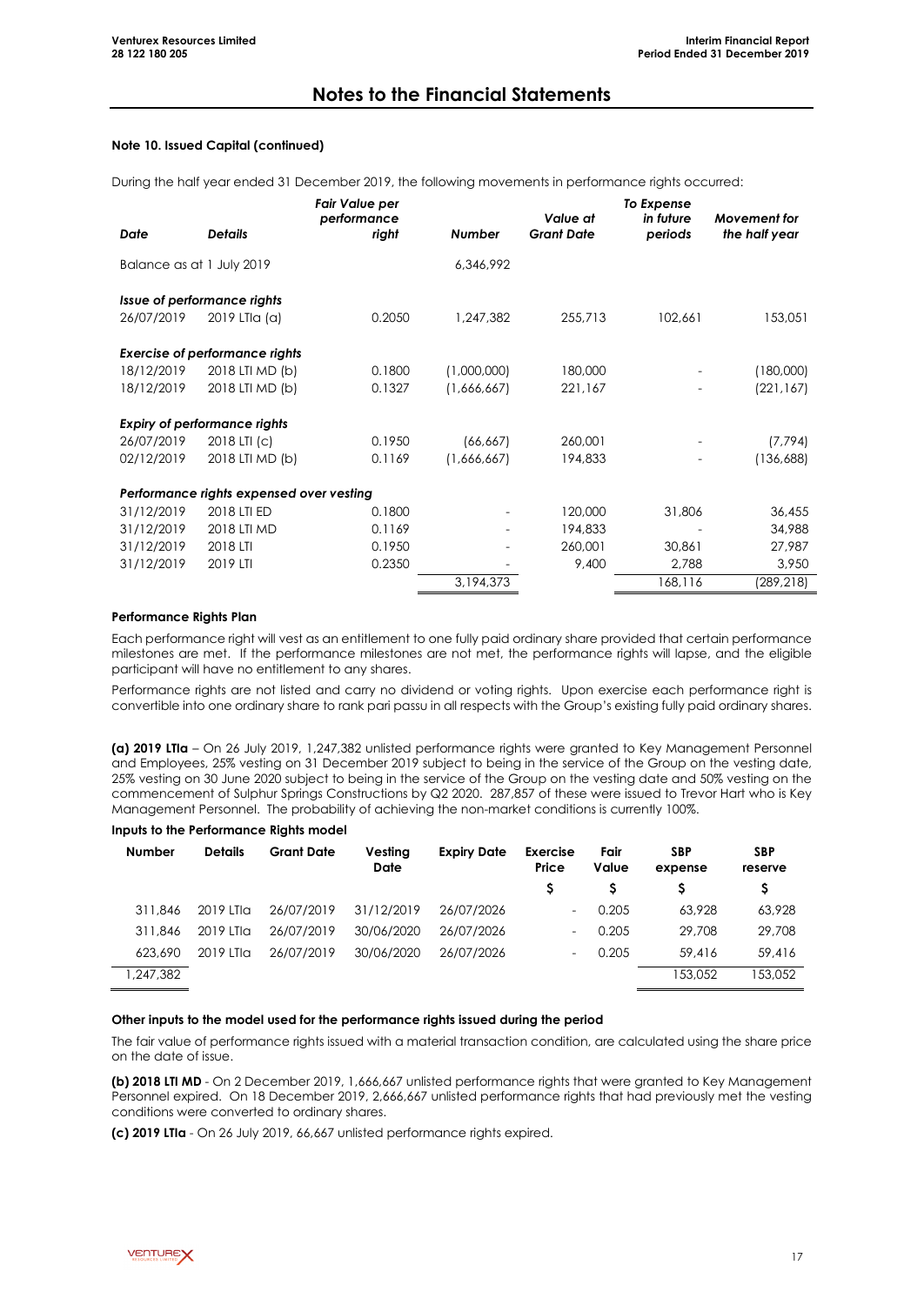### **Note 11. Fair Value of Financial Instruments**

- *(a) Recurring fair value measurements* The Group does not have any financial instruments that are subject to recurring or non-recurring fair value measurements.
- *(b) Fair values of financial instruments not measured at fair value* Due to their short-term nature, the carrying amounts of current receivables, current trade and other payables and borrowings is assumed to equal their fair value.

### **Note 12. Events Subsequent to Reporting Date**

The Western Australian Environmental Protection Authority (EPA) has concluded its assessment of the Sulphur Springs Project and initiated consultation with decision making authorities and Venturex on implementation conditions. This consultation does not imply a final approval but is a key milestone towards achieving Ministerial environmental approval.

On 7 February 2020, 246,735 Performance Rights were issued to various employees.

On 21 February 2020, 600,003 Performance Rights did not meet their milestone and vesting criteria and expired.

On 27 February 2020, 32,000 Performance Rights did not meet their milestone and vesting criteria and expired.

On 27 February 2020, 563,094 Ordinary Shares were issued following the conversion of Performance Rights.

No other events or circumstances have arisen since 31 December 2019 that would require disclosure in this financial report.

### **Note 13. Related Party Changes**

The details of the performance rights issued and expired can be found within Note 10.

There have been no other changes to related party transactions.

#### **Note 14. Contingent Liabilities and Commitments**

There have been no changes in contingent liabilities and commitments since the last annual reporting period.

#### **Note 15. Dividends**

The Directors did not pay or declare any dividends during the half year ended 31 December 2019.

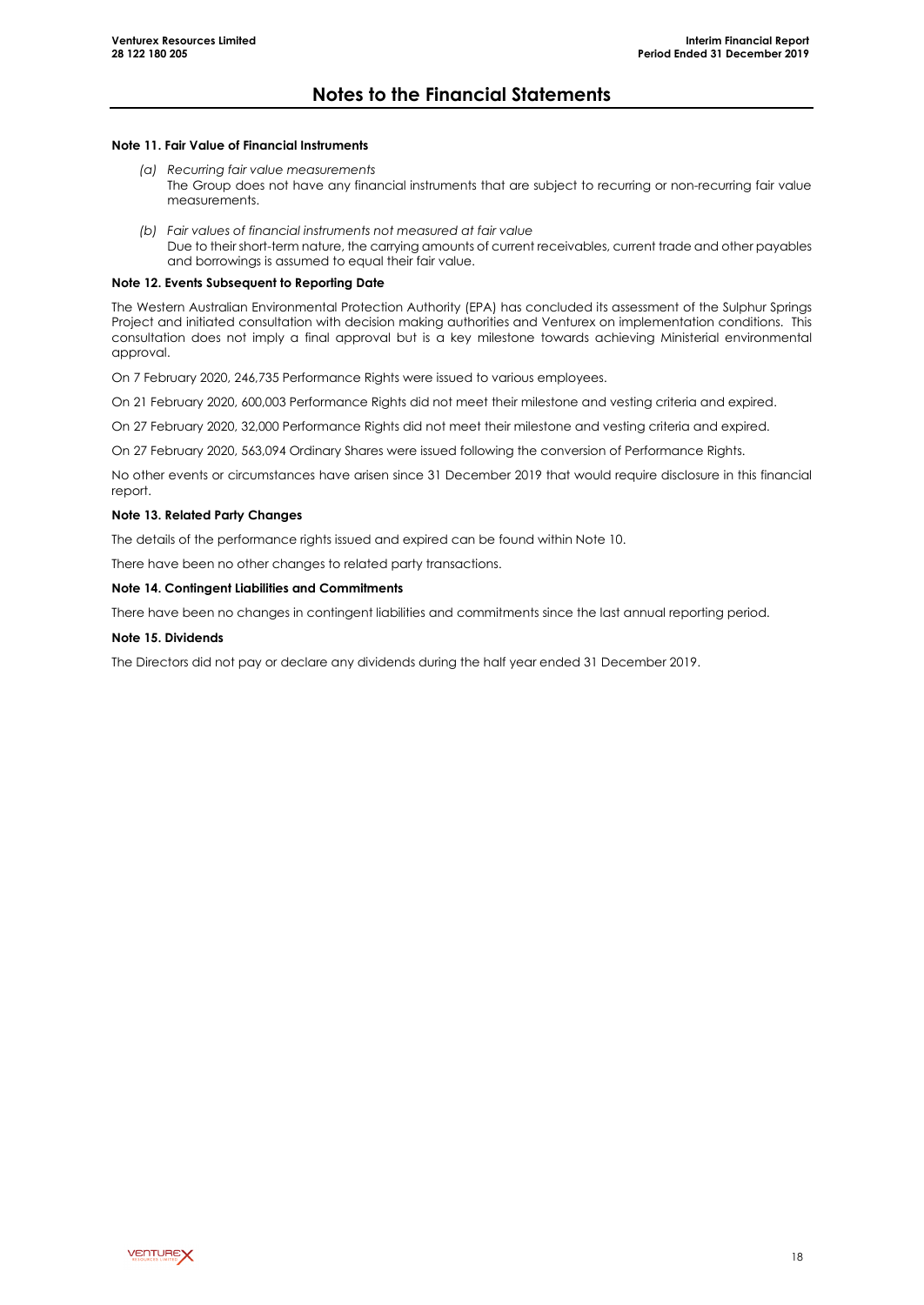In the opinion of the Directors' of Venturex Resources Limited:

- 1. The consolidated interim financial statements and notes, as set out on pages 5 to 18 are in accordance with the *Corporations Act 2001*, including:
	- (a) complying with *Accounting Standards*, the *Corporations Regulations 2001* and other mandatory professional reporting requirements; and
	- (b) giving a true and fair view of the Group's financial position as at 31 December 2019 and of its performance for the half year ended on that date.
- 2. there are reasonable grounds to believe that the Group will be able to pay its debts as and when they become due and payable.

This declaration is made in accordance with a resolution of the Board of Directors.

**Anthony Reilly Executive Director**

Dated: 11 March 2020

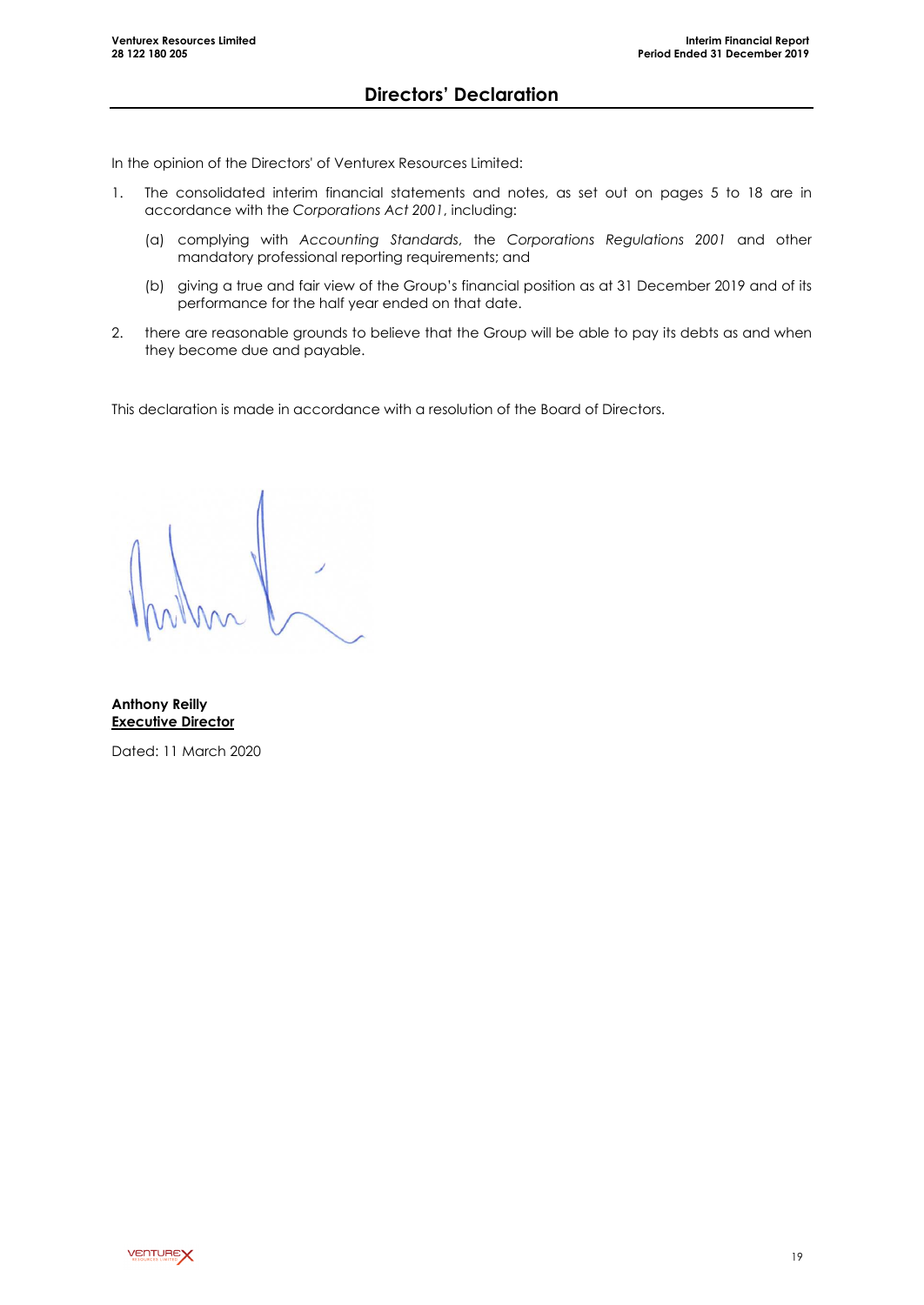

38 Station Street Subiaco, WA 6008 PO Box 700 West Perth WA 6872 Australia

# **INDEPENDENT AUDITOR'S REVIEW REPORT**

To the members of Venturex Resources Limited

# **Report on the Half-Year Financial Report**

# **Conclusion**

We have reviewed the half-year financial report of Venturex Resources Limited (the Company) and its subsidiaries (the Group), which comprises the consolidated statement of financial position as at 31 December 2019, the consolidated statement of profit or loss and other comprehensive income, the consolidated statement of changes in equity and the consolidated statement of cash flows for the halfyear then ended, notes comprising a statement of accounting policies and other explanatory information, and the directors' declaration.

Based on our review, which is not an audit, we have not become aware of any matter that makes us believe that the half-year financial report of the Group is not in accordance with the *Corporations Act 2001* including:

- (i) Giving a true and fair view of the Group's financial position as at 31 December 2019 and of its financial performance for the half-year ended on that date; and
- (ii) Complying with Accounting Standard AASB 134 *Interim Financial Reporting* and *Corporations Regulations 2001.*

**Emphasis of matter – Material uncertainty relating to going concern**

We draw attention to Note 1 in the financial report which describes the events and/or conditions which give rise to the existence of a material uncertainty that may cast significant doubt about the Group's ability to continue as a going concern and therefore the Group may be unable to realise its assets and discharge its liabilities in the normal course of business. Our conclusion is not modified in respect of this matter.

# **Directors' responsibility for the Half-Year Financial Report**

The directors of the company are responsible for the preparation of the half-year financial report that gives a true and fair view in accordance with Australian Accounting Standards and the *Corporations Act 2001* and for such internal control as the directors determine is necessary to enable the preparation of the half-year financial report that is free from material misstatement, whether due to fraud or error.

# **Auditor's responsibility**

Our responsibility is to express a conclusion on the half-year financial report based on our review. We conducted our review in accordance with Auditing Standard on Review Engagements ASRE 2410 *Review of a Financial Report Performed by the Independent Auditor of the Entity*, in order to state whether, on the basis of the procedures described, we have become aware of any matter that makes us believe that the half-year financial report is not in accordance with the *Corporations Act 2001* including giving a true and fair view of the Group's financial position as at 31 December 2019 and its financial performance for the half-year ended on that date and complying with Accounting Standard AASB 134 *Interim Financial Reporting* and the *Corporations Regulations 2001*. As the auditor of the Group, ASRE 2410 requires that we comply with the ethical requirements relevant to the audit of the annual financial report.